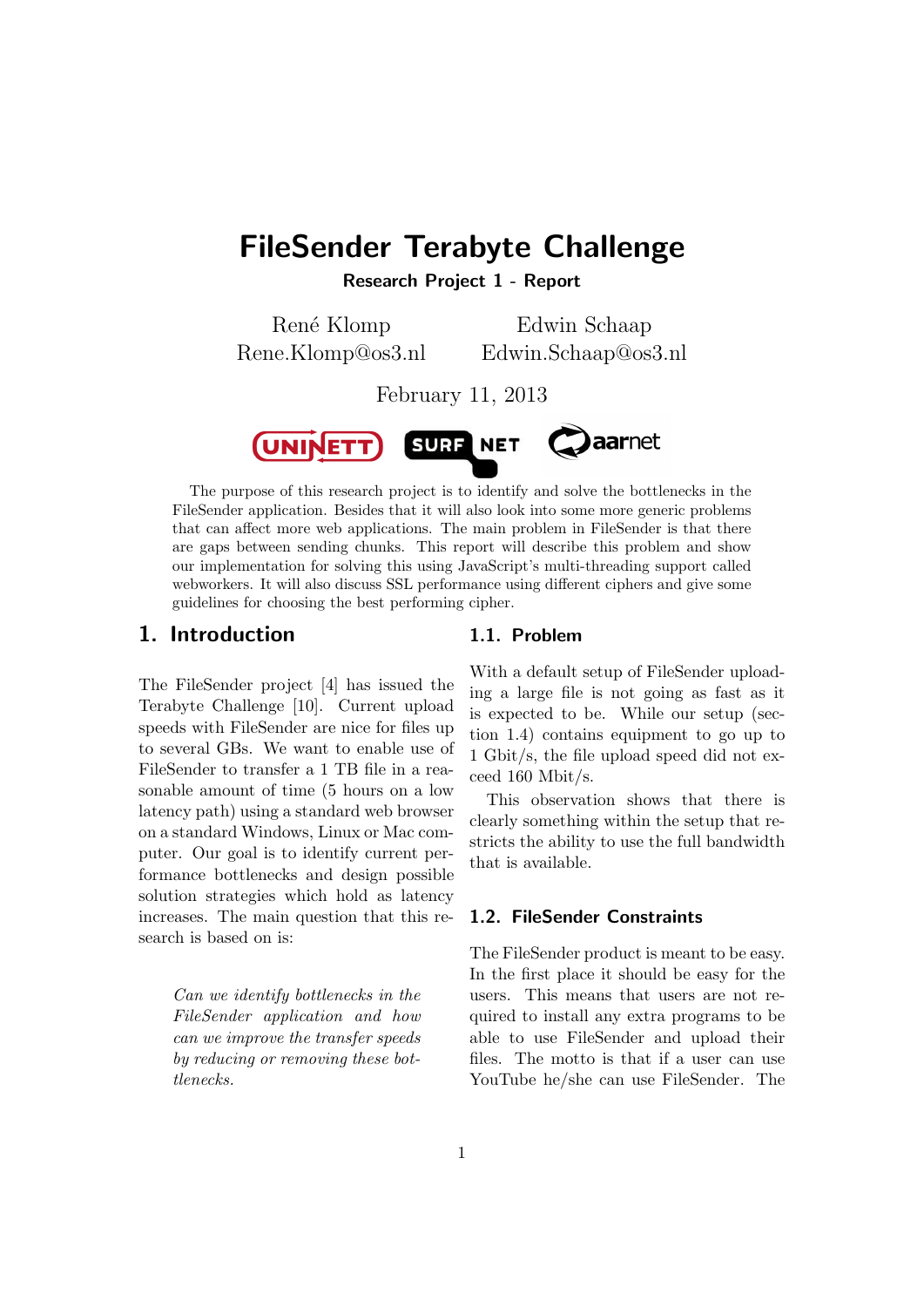user can just browse to the FileSender webpage, login, select their file and forget it until it is finished uploading

Besides being easy for users, the goal of FileSender is also to be easy for system administrators. System administrators should be able to install a fully working version of FileSender within an hour. To achieve this, the FileSender backend is completely written in PHP. It has almost no dependencies on external libraries and uses the standard PHP functionality as much as possible. The frontend is written using standard HTML5 functions and JavaScript, and is served to the browser of the user. Therefore the user does not have to install any extra software. The PHP application only has to be extracted on any PHP supported webserver (with some small requirements) and after configuring the application it is directly usable by the user.

We have to keep the above described constraints in mind when creating a solution for the FileSender problem.

#### 1.3. Methodology

For this research we went through several steps to obtain results:

#### Hypothesis

Based on code review from the default installation we came up with a hypothesis. (section 2)

#### Experiment

To see if the hypothesis stands, a first experiment was conducted with a lab setup (section 2). To exclude other causes, we have investigated the hardware (section 3) and software (section 4) from the lab setup.

#### Analyze

In this step, results where analyzed from the experiment whether hypothesis is correct. Problems found in the hardware and software of the setup were also covered.

#### **Solutions**

We have come up with solutions for the problems that are found (section 5) and created a prototype that removes the bottleneck (section 5.1).

#### Reflection

To see if the prototype is valid, it is reflected on the FileSender application to verify results (section 5.1.4). And we subsequently subjected our implementation to the terabyte challenge (section 6).

#### 1.4. Experimental environment

During this research we have used a Dell PowerEdge R420 server with a standard Ubuntu Server 12.10 installation to run the FileSender PHP application on. The server is equipped with two Xeon E5-2430L processors and 32GB of RAM. For storage 6 hard-disks, with a capacity of 500GB each, were used in RAID5 which gave us roughly 2.5TB of storage.

As client we have used two Dell Latitude E6220 laptops of which one was equipped with a regular hard disk and the second with a SSD. Both laptops had a default installation of Elementary OS [3], a variant on Ubuntu 12.04, and the disks were partitioned with the ext4 file-system [5].

We had a 1Gbps low latency  $\left(\langle \text{1ms} \rangle \right)$  network link available to connect to the server using our laptops and we have used NetEm [22], a network emulation tool, to simulate latency. For most tests Google Chrome [7] was used as the browser.

A full list of technical details about the setup can be found in appendix C.

All our tests where conducted using random data files which where generated from /dev/urandom. This means that our files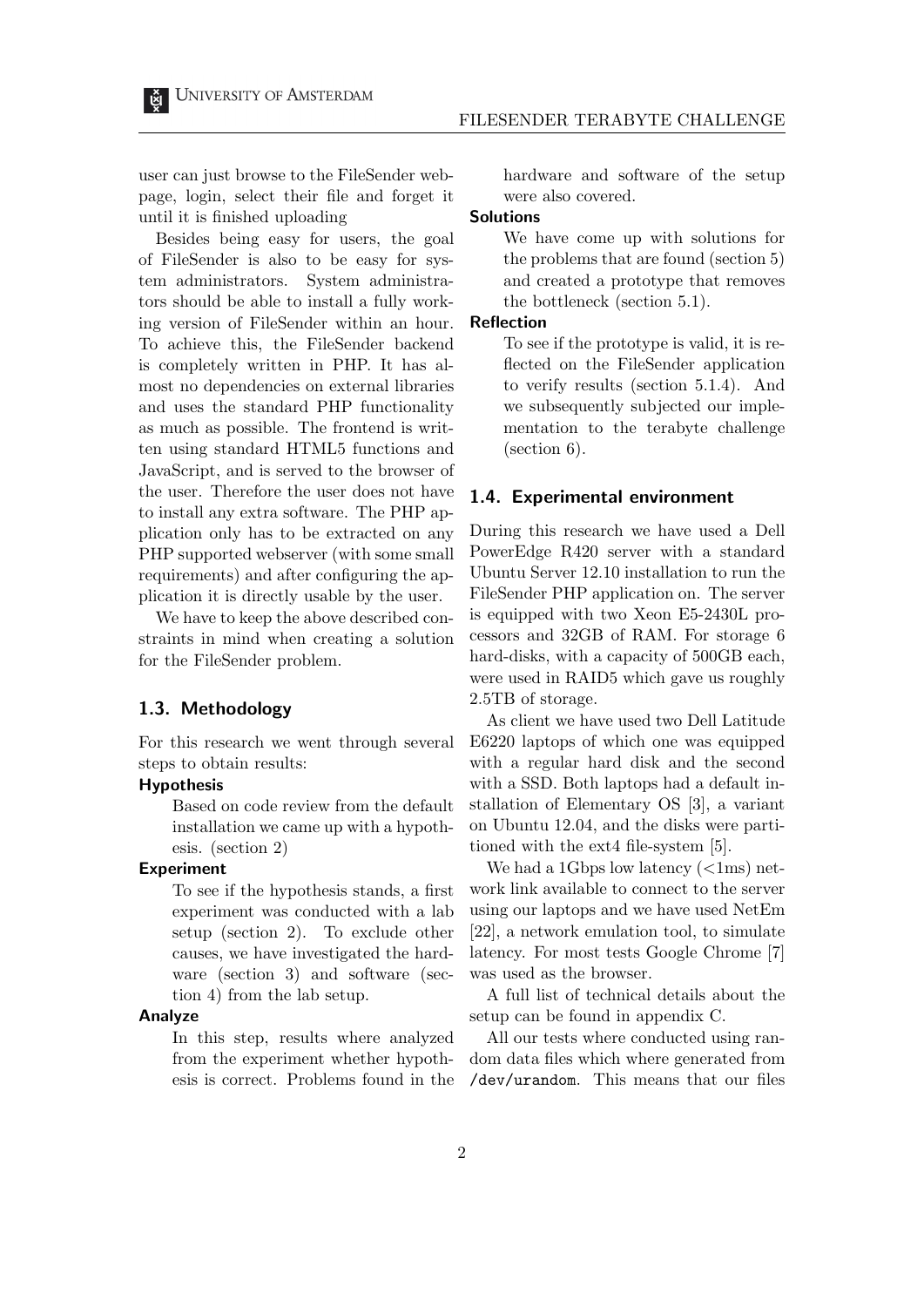may contain less entropy than when we had used /dev/random, but for the sake of our experiments this is good enough. We did not use files filled with zeros as these can easily be compressed and can cause unexpected results during test. The reason for this is that browsers and server can use compression in the HTTP bodies. To eliminate this factor, random data was used.

To keep this report consistent all results will be given in bits per second unless explicitly mentioned otherwise.

# 2. First Hypothesis

The first thing we noticed when looking at the code, is that FileSender is using chunks to upload files. It iteratively walks through the file and takes chunks of equivalent size (except for the last one). When it reads a chunk from the file the chunk is subsequently uploaded to the server and an event handler is created to handle the response of the server. At the moment this event is fired, and thus the server has finished processing the file, and responded to the client, the client continues by sending the next chunk. In the meantime, between sending the last bit of a chunk and having received the full reply of the server, the client is idle, and thus not utilizing all available bandwidth.

To see if this hypothesis stands, a test was performed by uploading a file to a standard installation. During the upload process, a snapshot was made of the network traffic with Wireshark [11] and visually analyzed to give some clearance about what happens.

The problem is clearly visible in figure 1. This plot is a very small snapshot of an upload session. After each chunk a gap is created because the client is waiting for a reply. As latency increases this gap also gets bigger. The round trip time is added to the serverside processing time for each chunk.

If we translate this to a complete file upload of 10GB, this will take just over 18 minutes with a  $RTT<1$ ms. If we simulate the RTT from Utrecht to Washington DC and back, which is around 100ms, the upload took 31 minutes. Since the 100ms are added within the gaps, this alone will result in 9 minutes delay because of the 2MB chunksize. So, in conclusion to this observation, the higher the delay of the network, the greater the gaps will become.

In section 5.1 we will discuss our implemented solution to remove these gaps by using so called webworkers, the multi-threading support in JavaScript and HTML5. In addition, in section 5.4.1 we will discuss whether different chunk sizes impact performance.

# 3. Determining whether hardware is the bottleneck

In the previous section we have shown that the gaps introduced in the file uploads indeed can cause the problems described in section 1.1. In this section we will systematically benchmark all components of the systems, on the path from the client to the server, that can affect the upload performance to exclude that any of those hardware parts can form another bottleneck.

We will first start in sections 3.1 and 3.2 with determining the hardware limits on client and server. Then in section 3.3 we will determine the maximum network speed between the latter two.

The complete test results of all benchmark tests discussed in the following sections can be found in appendix A.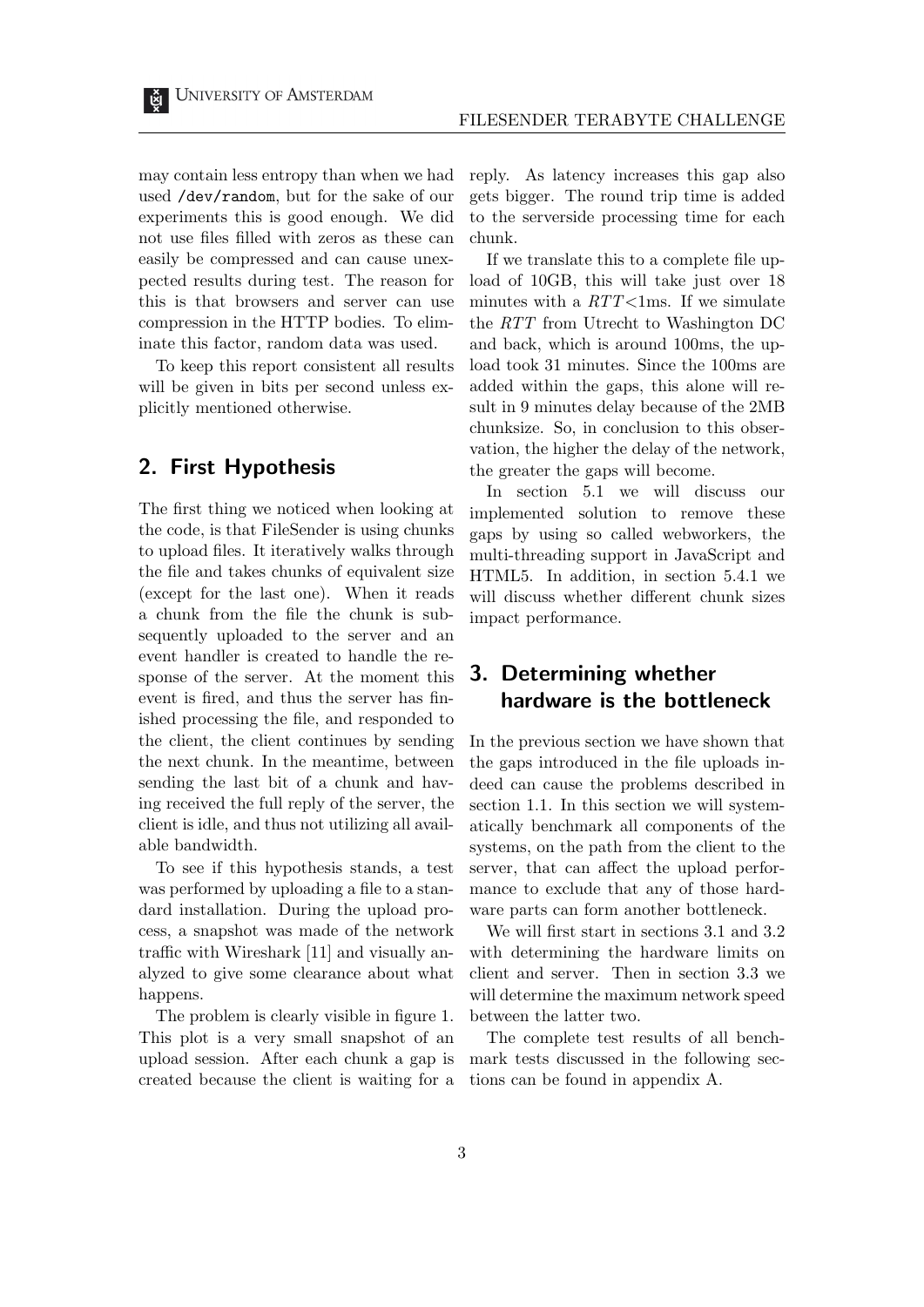

Figure 1: Gaps while transferring chunks. Latency increase from top to bottom: 0ms, 50ms, 100ms, 150ms and 200ms.

### 3.1. Client

#### 3.1.1. Hard Disk

When uploading a file the file is first read from disk in chunks. The maximum read speed on the two test laptops have been measured using the dd program. To clean the caches to make sure the file is fully read from disk and not from memory we use: echo  $3$  > /proc/sys/vm/drop\_caches

This will cause the kernel to free pagecache, dentries and inodes from memory, causing that memory to become free. After making sure all caches are empty the following command will read data from disk and write it to /dev/null:

dd if=randomdata.bin of=/dev/null.

When completed, the command will output the average read speed.

Results For both laptops the above test was repeated 5 times. On the laptop with the SSD the average read speed was measured at 3742.40 Mb/s with a standard deviation of 56.68. The laptop with the regular spinning disk hard drive gave over all tests an average of 825.60 Mb/s with a standard deviation of 11.87.

#### 3.1.2. Processor and Memory

To check whether the processor or memory could be the bottleneck we simply started an upload to FileSender. During the upload we monitored the processor and memory usage and without any doubt they are not the bottleneck. The processor was being used more than when the laptop was idle, but not one of the cores reached more than 50 percent.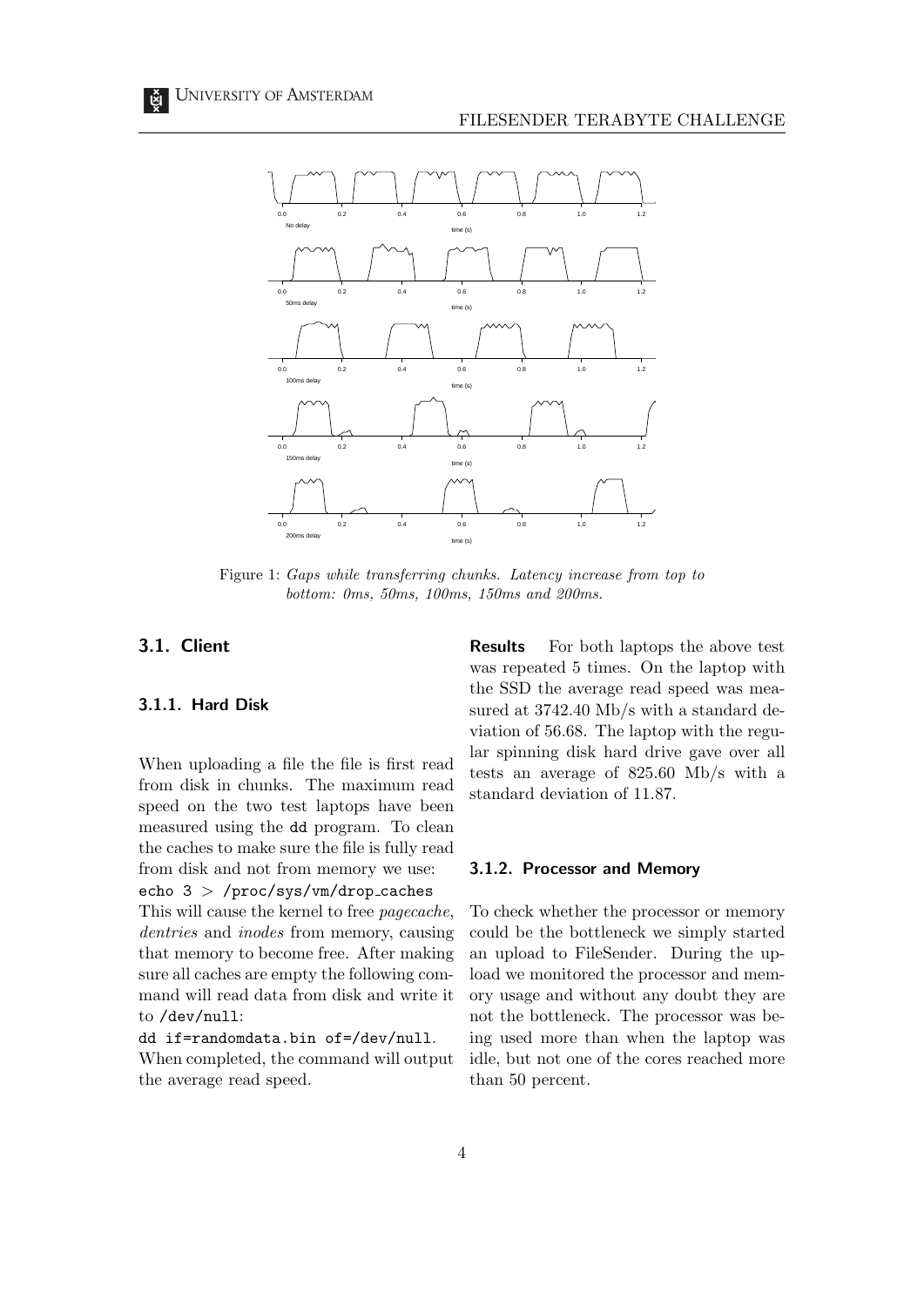#### 3.2. Server

#### 3.2.1. Hard Disk

As with the read speed on the client the write speed on the server has been measured with the dd program. The command used here was:

#### dd count=1M bs=60k if=/dev/zero of=/tmp/test.img

We can safely use /dev/zero here, because no compression will be used when writing to disk. Besides, if we would have used /dev/urandom this would have generated so many CPU cycles that the processor would have been the bottleneck.

After 5 testes this gave an average maximum write speed of 4118.40 Mb/s with a standard deviation of 186.54.

#### 3.2.2. Processor and Memory

Like with the client, to test the memory and processor usage on the server we monitored both during a file upload. We observed that only a single core (of the 24 cores) was used by the server and this core was only used for 60 percent. In addition to this, no extreme memory usage was seen.

## 3.3. Network

Now we know what our server and client are capable of, the last thing to benchmark is the network link between them. This was tested using iperf [30], a tool that estimates not the available bandwidth, but the achievable TCP throughput. The TCP throughput is the throughput that is relevant because uploading to the server goes through TCP and this gives some overhead and an increased size from the tcp headers. For this possible bottleneck we did 5 measurements in both directions by letting iperf run for 50 seconds and then getting the average throughput every 10 seconds. As expected the throughput from client to server and vice versa is almost 1 Gbit/s. The average throughput is from client to server 935.40 Mb/s and from server to client 941.60 Mb/s both with a very small standard deviation.

## 3.4. Hardware bottleneck conclusions

From the tests discussed in the preceding sections we can conclude that neither the hardware on the client side nor the hardware on the server side is a limiting factor for the throughput. With one exception, namely the read speed on the client with the regular hard drive. But still, this is not the bottleneck that produces the problems as described in section 1.1. Given that we use the client with the solid state disk for transfer speeds higher than the regular hard disk's read limit of 825 Mb/s, our theoretical maximum throughput speed is limited by the maximum network throughput which is around 935 Mb/s.

# 4. Determining whether software is the bottleneck

In the previous section we tested all parts of the hardware and concluded that this is not the bottleneck that is causing the low throughput as found in section 1.1. Based on this, one would expect that the problem is caused by the software itself. In section 2 we already showed the gaps, so the next sections we will discuss more general problems that can be caused by the software needed for FileSender.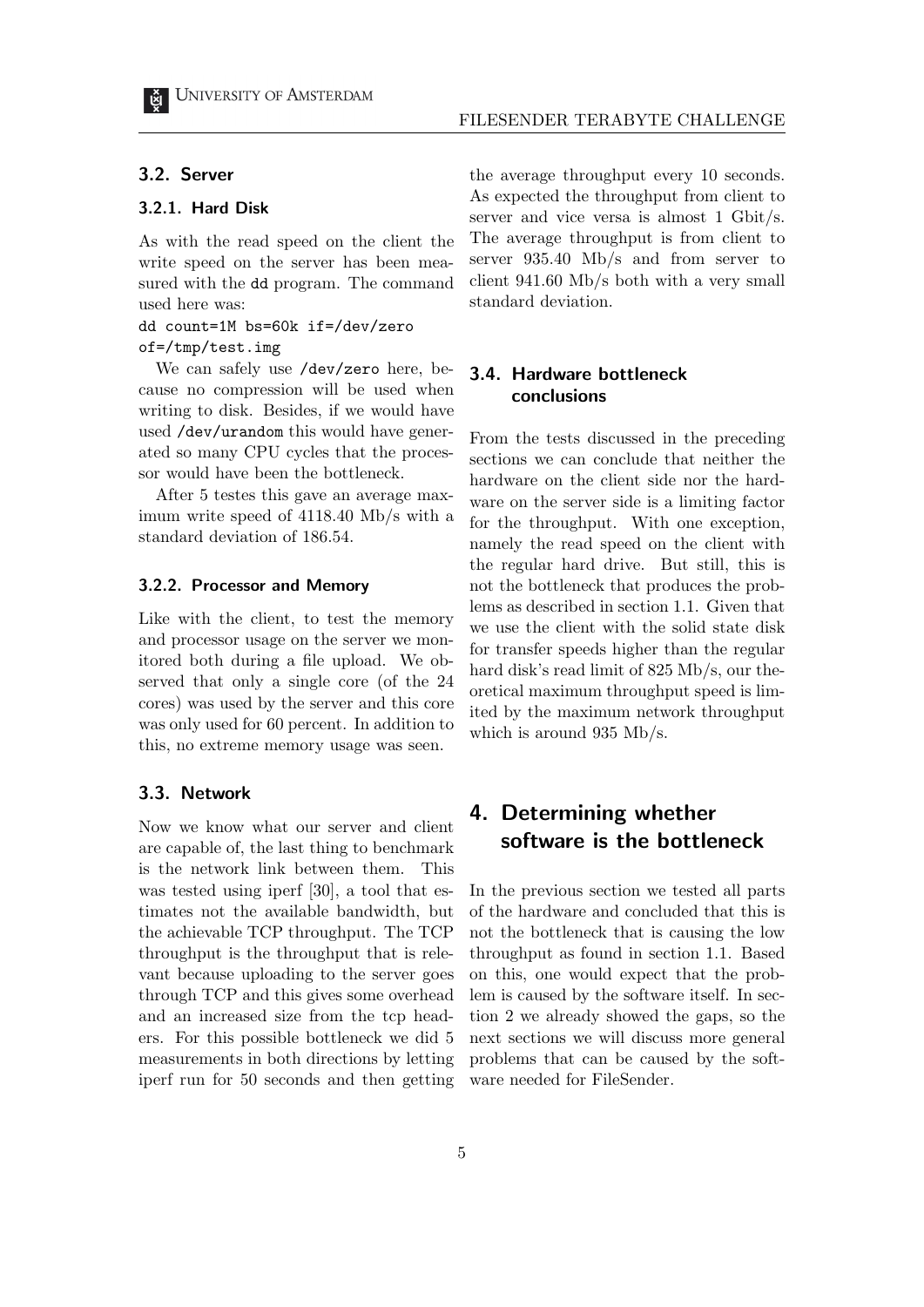#### 4.1. The Browser

Since the FileSender user will be using only a browser to access the application this also needs to be evaluated. For the experimental setup we will be using Google Chrome [7] mostly as described in section 1.4. To exclude the problem of this browser we tested also FireFox [8].

For the evaluation of the two browsers the performance of the client system was observed. When using the FileSender application no significant performance issues were found for Google Chrome and Fire-Fox. The CPU showed some activity but no more than any other interactive website. The memory usage was not an issue with all browsers and was stable when using the application.

### 4.2. Webserver

Other important software can be found at the serverside of the application. The PHP application is served with a webserver and therefore must be evaluated if this causes performance issues. The default FileSender setup was installed with Apache webserver [2]. We executed an installation with Nginx [9] to see if the Apache webserver is a bottleneck. The same FileSender installation was served by both webservers on different ports. We tested both with and without a secure connection. For the insecure connection there where no differences noticed in upload speed. For the secure connection there was a negligible difference noticed in the favor of Nginx. We noticed that the SSL caused a slower upload speed than the insecure connection, on both webservers. In the next section we dive further into this.

Now that we do not see a real difference between the webservers we need to test if the webserver is in any case capable of handling high network speeds. We performed an upload test with Apache Benchmark [1] to send chunks of data to the server. To test the download speed we used Wget [6] to download a static file from the server. As a result, the upload speed of an insecure connection was found to be 880.96 Mb/sec and for the secure connection 537.44 Mb/s. For the download speed the results for both types of connection were around 900 Mb/s. When testing with the default browser in our setup, we got the same download speed over the insecure network connection but only around 200 Mb/s over the secure connection. So we have seen that the webserver can handle high speeds, both upload and download, over an insecure connection. The secure connection causes some confusion so in the next section we will investigate this.

## 4.3. SSL

When testing what our maximum download speed from the server to one of the clients would be we discovered a very notable speed difference between Google Chrome and GNU Wget [6]. While Wget was reaching our maximum possible download speed with approximately 900 Mb/s, Google Chrome only reached around 200 Mb/s. When analyzing the SSL handshake packets, it turned out that Google Chrome used the Camellia [14] algorithm for encrypting the SSL session while Wget used the more known AES (advanced encryption standard) [15]. Both programs where using a 256 bits key. Although they are two different ciphers, Camellia offers comparable encryption speed [14]. But this should not give the four times slower result. The reason for this can be explained by the fact that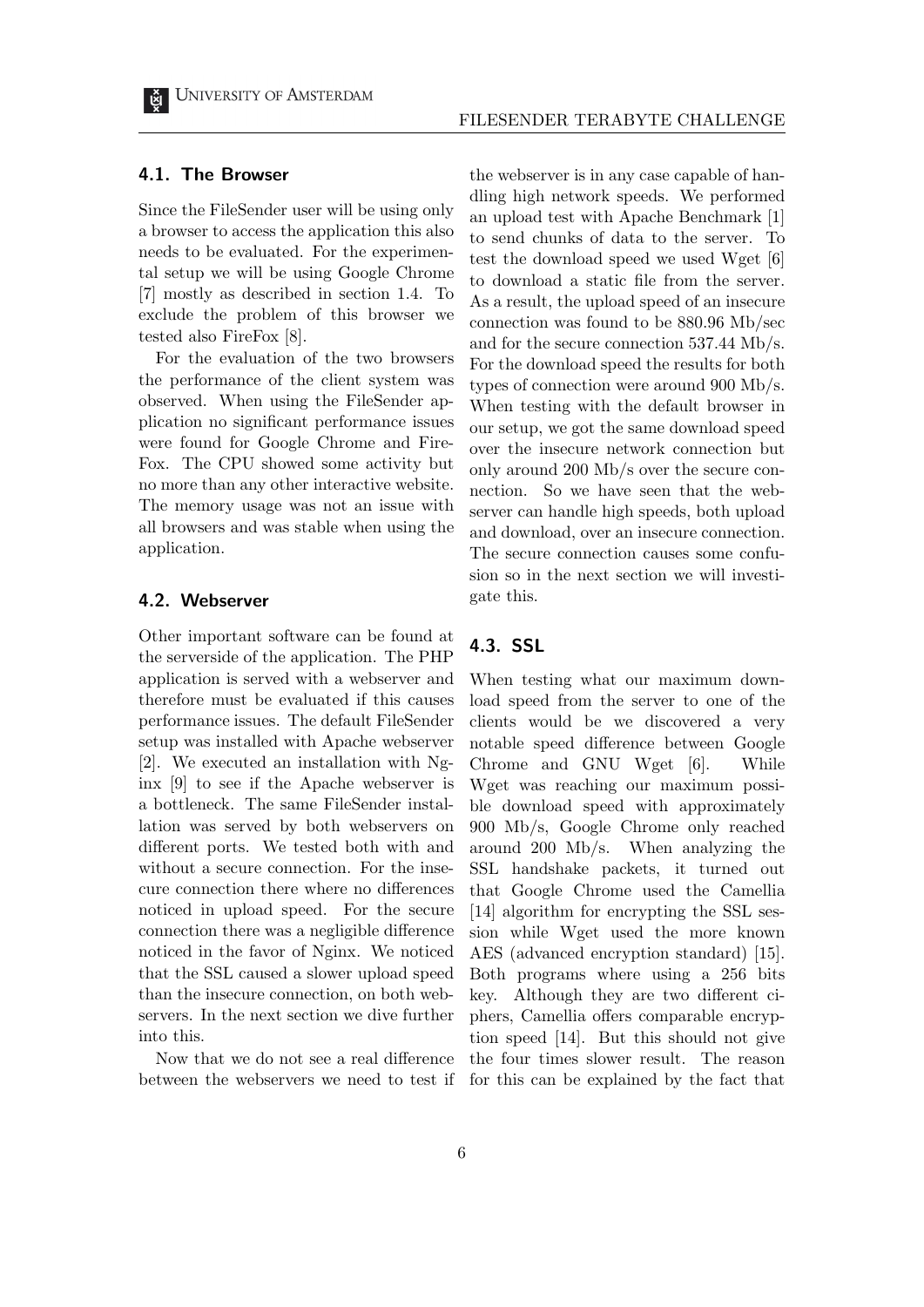the processor in the laptops are supporting Intel's AES-NI instruction set [17]. This instruction set provides hardware support for the AES cipher and should make it a lot faster.

To prove this we ran OpenSSL speed tests for both algorithms. First we ran the Camellia and AES test with OpenSSL without AES-NI support. Then AES was tested again with OpenSSL with AES-NI support. This was conducted 5 times for each test. The average results of 5 measurements can be found in table 1 and show a clear improvement in speed. If we do not have AES-NI support we can see that the Camellia cipher is somewhat faster (almost 1.6x) than AES. But when AES-NI is available, this cipher is almost 6 times faster and 3.8 times faster than Camellia.

In section 5.4.2 we will discuss and compare other encryption ciphers and look deeper in this problem and what the best solution will be for the SSL bottleneck problem in FileSender and other network intensive web applications.

|          | Speed $Mb/s$ |
|----------|--------------|
| Camellia | 974,36       |
| AES      | 628,26       |
| AES-NI   | 3.725,23     |

Table 1: Comparing Camellia against AES with and without AES-NI support

## 4.4. TCP

The last problem we want to discuss is the problem of the so called TCP bandwidthdelay product [24, 27]. A decrease in transfer speed is caused by the high latency between two endpoints.

On a 1Gbit connection line with an RTT of 500ms, there can be approximately 63 MBytes of data in transit. The default TCP window is often 65535 bytes without scaling and thus the full bandwidth capacity cannot be reached. When using autoscaling the maximum window size can be  $2^{30}$  bytes [23]. But since the TCP default settings can sometimes not be appropriate for Long Fat Pipe, one can use TCP Tuning to optimize these.

Since we only focused on a low latency path, our setup (section 1.4) has a latency of less than 1 ms, TCP tuning is not applicable to our setup. To really be able to test this we would have needed more time, which we simply did not have. Besides this, given the FileSender constraints it would probably not be a realistic possibility since using JavaScript we cannot modify any TCP settings. Therefore we will consider TCP tuning as future work.

#### 4.5. Software bottleneck conclusions

In this section, we have seen that the different browsers are capable of handling the upload. While uploading a file, all browsers did remain responsive and were capable of handling even more.

The server software was also able to handle full bandwidth speed and there was no difference between Apache webserver and Nginx. Finally we have looked at the secure connection with SSL between the client and server and this caused some trouble. Depending on the system and chosen cipher, this could be a bottleneck in the system. When the Camellia cipher was chosen or AES-NI was not available on the system, the maximum bandwidth could not be utilized.

In section 5.4.2 we will provide advise on how to deal with this bottleneck.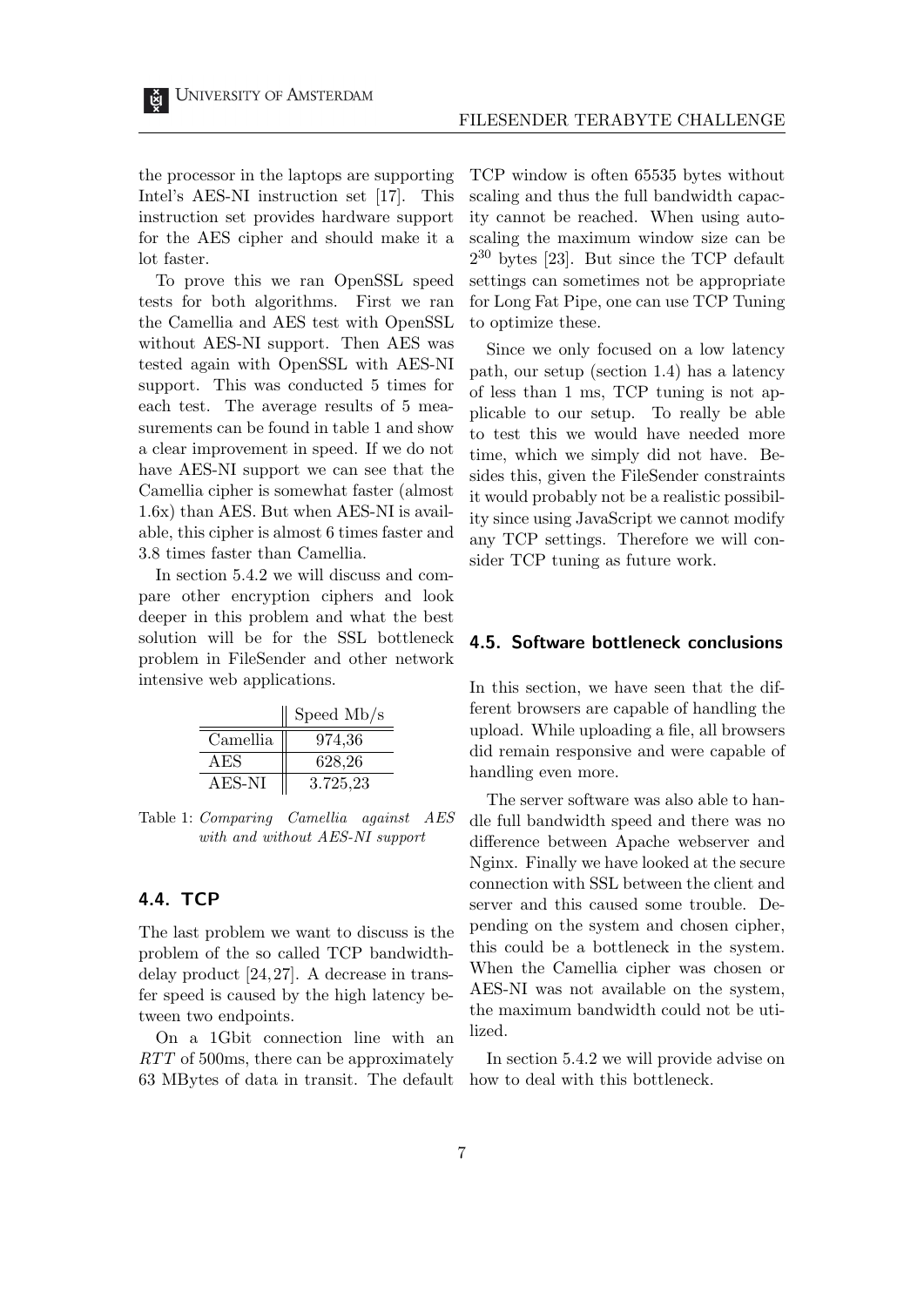## 5. Proposed Solution

#### 5.1. Improved implementation

In order to remove the gaps, we had to come up with a solution that can fully benefit from the available bandwidth. Since the problem in the application is that the client waits for a response before it proceeds to the next chunk, we can probably make this smarter. The first method is to send the next chunk directly after the previous one is send. This would improve the performance but small gaps would still exist. This is caused by the fact that the system would first read the chunk after which it would send it. During the read, no data will be send. Our hypotheses was that by using parallelism we could make sure that during those gaps another thread was still sending data and thus utilizing more bandwidth.

#### 5.1.1. First Concept

To test whether this solution would even work, we started by creating a small proof of concept application. This application only contained some JavaScript and HTML code to send chunks parallel to the server. The server did not have code running to handle those packages so they where just being discarded.

Whenever a file is selected in a HTML file field, the JavaScript code starts a predefined number of workers and passes to these new workers two arguments. The first argument is the start byte where the worker has to start reading the file. The second is the chunks size so that the worker knows how much data to read. With this information the worker can now do its job and read the chunk from the selected file and subsequently upload this chunk to the server. When the chunk has been uploaded and a reply from the server has been received, the worker reports back to the main thread and the main thread will give the worker a new startbyte so it can send another chunk. This keeps repeating until the whole file is uploaded.

Our concept turned out to work as expected. By making use of parallelization the gaps where eliminated and full throughput speeds could be reached. The next challenge was to implement the server side as we will describe in the next section.

#### 5.1.2. Server side out-of-order algorithm

Sending chunks to the server in parallel is not a very big challenge, but the problem with this approach is that a chunk can be received at the serverside faster or slower than another chunk. The big challenge arises when we have to deal with these outof-order chunks at the server side. To solve this problem we had to devise an algorithm to append the chunks in the right order to the destination file.

The questions that had to be answered where:

- How do we know at the server side which chunk we are dealing with?
- When can we append a chunk and when do have have to queue it?
- How do we maintain our queue?
- How do we make sure that in the end all chunks are appended in the right order?
- What problems can arise from concurrency?

To know at the server side which chunk we are dealing with we choose for a simple solution. For every chunk the worker adds to the HTTP request a new header called X-Start-Byte. This header contains, as it name suggests, the start byte for that particular chunk. To know whether the chunk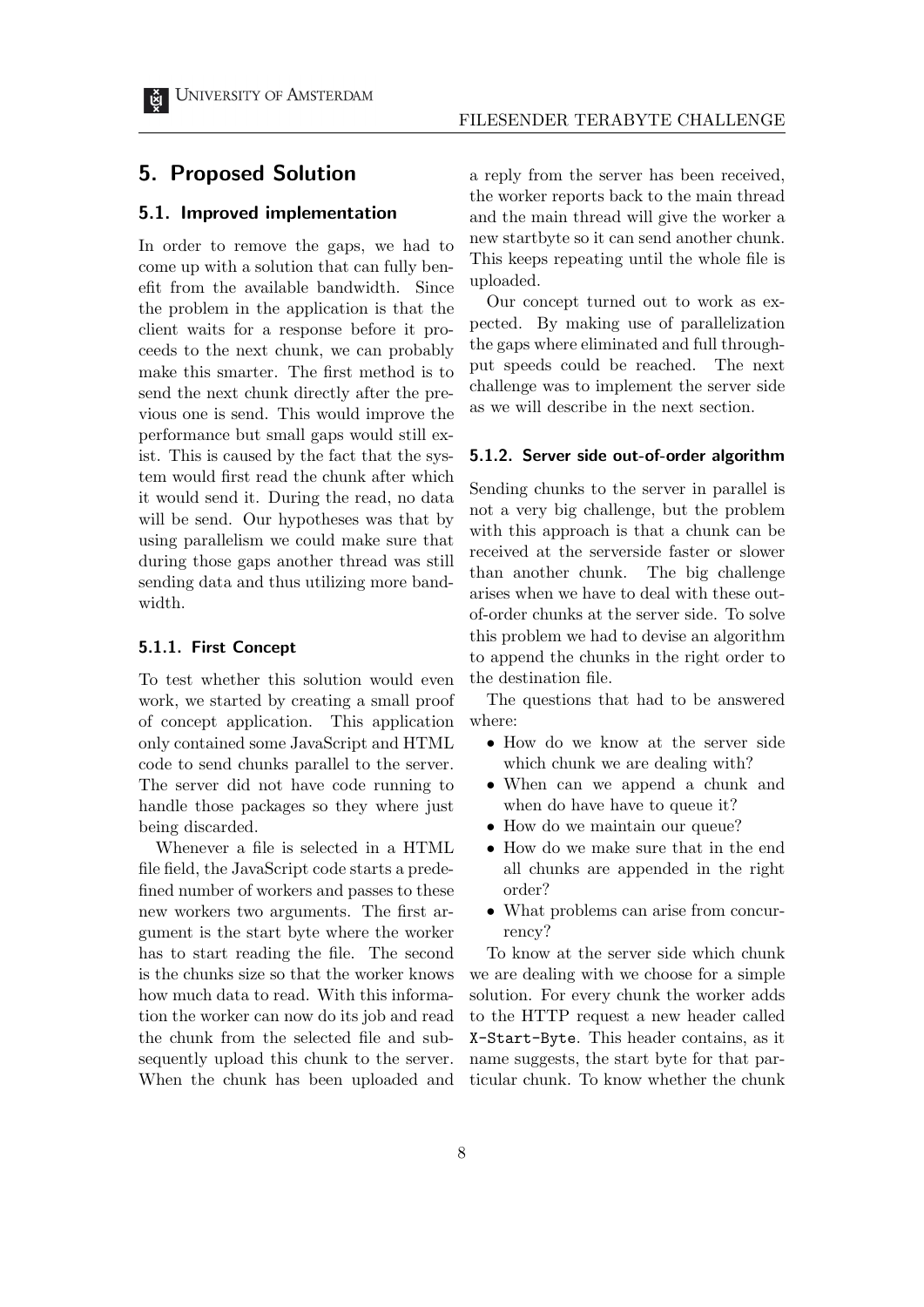can be appended to the destination file, the server can now compare this header with the current file size. If the two match we know that the chunk is the next chunk that must be appended, so we can append it.

But what happens when a chunk arrives to early. That is, what happens when the X-Start-Byte header is bigger than the current file size. In this case we have to store our chunk in a queue, but how do we implement such a queue?

Our first toughs were to do this in the FileSender database. We could have stored our chunk in the database and later on just query the database to get our queue. When discussing this option we decided that our improved upload implementation should be a separate library so that it can be used for other projects as well. So to keep our library simple, and to stay in line with the FileSender philosophy of keeping it easy to install, we thought that using a database was not a good idea. This also means that we are designated to the filesystem for keeping our queue.

To implement this queue on the filesystem we came up with a simple and robust solution. Whenever a chunk has to be stored we simply create a md5 of the destination file name and append a # followed by the start byte of that particular chunk and store this file in the temp folder. To get the contents of our queue we can simply get a list of all files starting with [md5 of dest]#. We now have have a simple queuing mechanism that stores all information we need, namely the chunk data together with its start byte.

The last thing we had to solve was, when do we append those chunks from the queue? We can do this whenever a chunk is late. That is, it cannot be appended because the X-Start-Byte header is bigger than the current file size, but the chunks needed before we can append this chunk are available in the queue. We can then simply append those chunks first, making the filesize equal to X-Start-Byte, and thereafter append the chunk that was late.

If the client is done uploading, it will send an empty chunk to make sure that any chunks left in the queue will be appended to the destination file to make in complete. After this, the upload is finished. To prevent those problems, we have placed all operations on the destination file behind a lock. Because two chunks can arrive at the same time, concurrency problems can arise during this process.

A simple pseudo code to further illustrate this algorithm can be found in appendix D.

Why not use fseek? Another way of solving this problem is simply using fseek to place the chunks at the correct location in the destination file. But while our solution is a little complex with our queuing mechanism, we deliberately choose to not use fseek. It is possible in PHP to use it, but the drawback of using it is that we then still have to keep an administration on which chunks are received and which are not. In our setup we use the filesize to determine how far the upload is and to be able to resume it again. But when we use fseek, whenever we stop an upload and want to resume it later on, we need to know which chunks are received, and which are not.

#### 5.1.3. Implement in FileSender

Our client side implementation based on our proof of concept (section 5.1.1) together with our server side implementation (section 5.1.2) form a standalone library [26] that can also be used with FileSender. This design allowed us to fully integrate the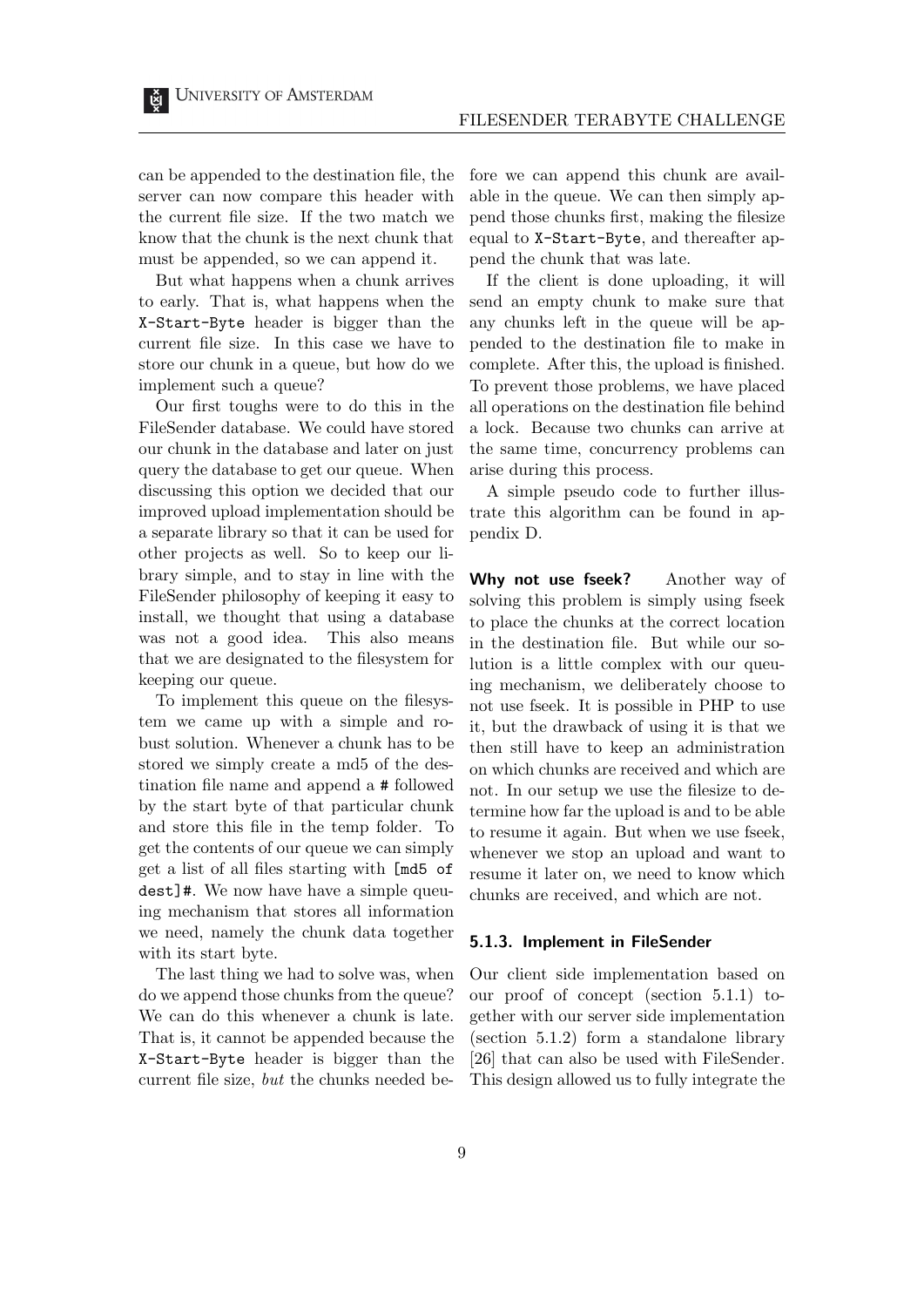library into FileSender trunk within a short time-span of two hours [25].

#### 5.1.4. Verify Implementation

We have extensively tested our implementation and we can conclude that it works. In section 5.4.1 we show that chunksizes still have some effect on upload performance, but in figure 3 we can see that we can read the maximum throughput speed on a low latency path. In section 6 we will show what our implementation is capable of.

We have also verified that our implementation works in Google Chrome, Firefox and Internet Explorer 10. Altough, we observed that Internet Explorer 10 used almost 90% of the CPU, while Chrome and Firefox reached a maximum of 60%.

Another and also big advantage of parallelism is that we can use multiple TCP stream in parallel. We will describe how this can improve performance and why it is an advantage in the next section.

Worst case scenario In our setup the worst case scenario will probably be that the first chunk is received after all other chunks have been received by the server. This causes that all other chunks are queued until that first chunk is received as well. When that chunk arrives we then can append all chunks from the queue and finish our file.

### 5.2. Multiple TCP sessions

As said in section 5.1.4 parallelism allows us to use multiple concurrent TCP streams. Parallel TCP streams have been widely used to increase transfer speeds. A good example is GridFTP [12], an extension to the standard File Transfer Protocol (FTP) and used by e.g. the Globus project. One of the features that GridFTP uses to improve the performance is parallel data transfer. A lot of research has been done about the advantages and problems with multiple TCP streams [13, 19–21], and also in relation with GridFTP [28].

The advantage of multiple TCP sessions is that each session will have its own send/receive buffers. This way we can take care of the huge bandwidth-delay product for higher latency links. Lu et al. [29] describe different scenarios and show that increasing the number of TCP sessions indeed increase the throughput. So based on their results we can argue that using parallel file transfers is an advantage over just removing the gaps between chunks.

We also discovered that Google Chrome and FireFox, by default, do not make more than 6 connections per host. Internet Explorer will go up to 10 connections per host. So in general, creating more than six workers will not have much effect.

#### 5.3. Other file upload solutions

There are some existing JavaScript libraries which also support large file upload. One of them is Plupload. This library does support large files but uploads them only asynchronous. This way, the gaps are smaller but not completely removed. Because of this construction, only one TCP connection is used. GridFTP on the other hand uses multiple simultaneous connections. It can fully benefit of the available bandwidth. Because of the construction of GridFTP, the user is required to install additional software. Since this doesn't fit within the constraints of FileSender, this is not an option.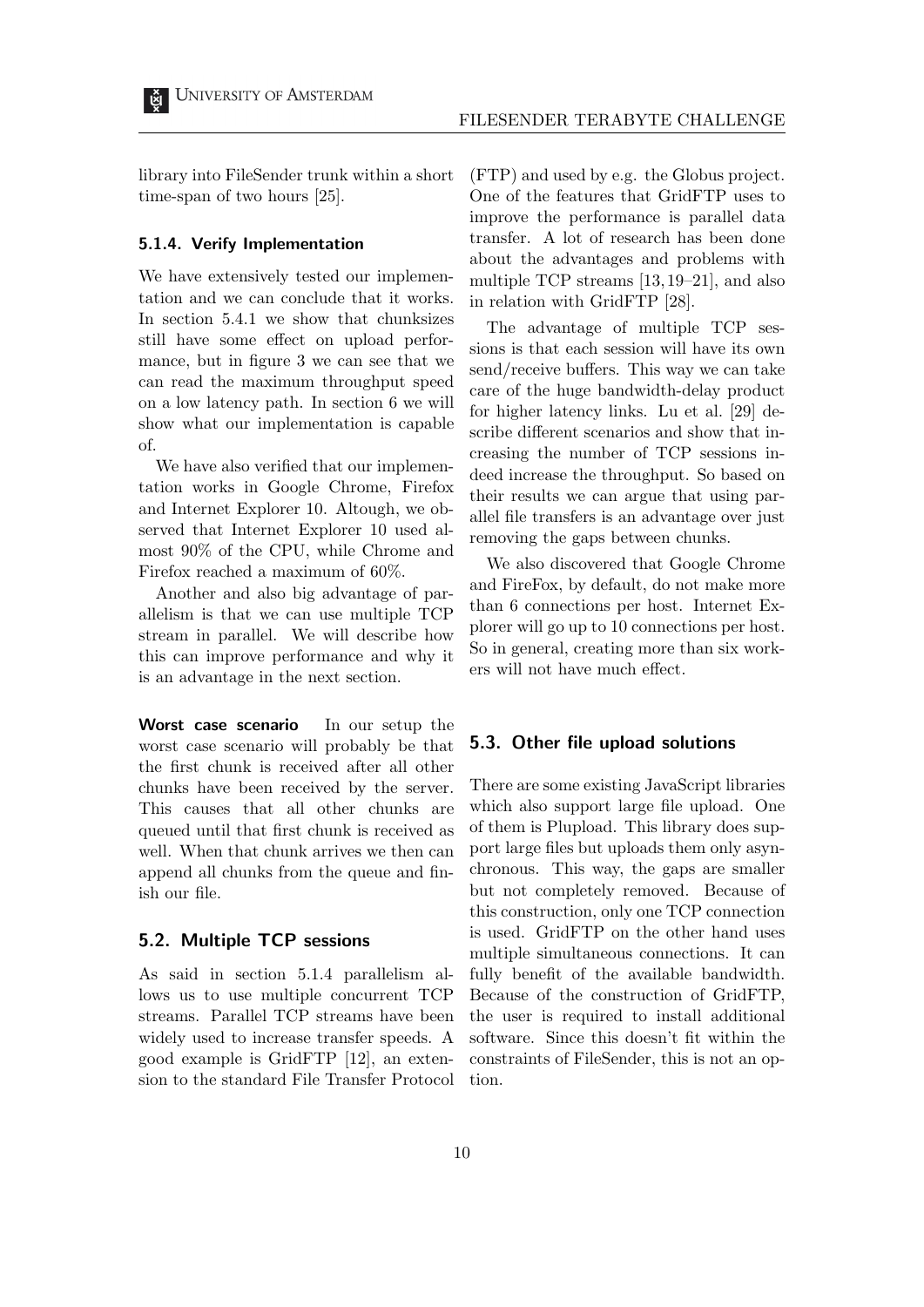#### 5.4. Finding the best configuration

As described in section 5.1.3, we now have an improved implementation for uploading files to the FileSender instance. In this section we will look deeper in the different configuration options available for FileSender and how those options can affect performance. In section 5.4.1 we will look at different chunk sizes. Does a bigger chunk give better performance? As we already mentioned in section 4.3, SSL can form a bottleneck in the system, so in section 5.4.2 we will discuss different SSL ciphers and which one can be used best.

#### 5.4.1. Chunk Size

In this section we will look at different chunk sizes and how those impact performance. We have tested chunksizes ranging from 0.5 to 100 MByte on both SSL and non-SSL connections. The measurement is the average throughput on a 120 second interval on the network interface. So this is not the actual file throughput and not extremely accurate, but it gives a good insight in how the chunksize influences the upload speed.

Keep in mind that the results shown are results from a lab setup. A real world environment would probably have a slightly worse performance.

During these test the SSL connection was using AES encryption.

Figure 2 shows, for the original upload implementation, how the throughput speed is related to the chunks size. This figure clearly shows that for small chunksizes increasing the size has a big effect on the throughput. Up to 5 MB the speed is rapidly increasing, but after this point the increase is declining. So we can say that the most efficient chunk size would be 5 MB.



Figure 2: Chunksize compared to throughput in original implementation.



Figure 3: Chunksize compared to throughput in new implementation.

In figure 3 and figure 4 we can see the throughput compared to chunksizes for our new upload implementation. The first one shows this comparison without delays, and for the latter one a 100ms delay was introduced.

From these figures we can derive that for our new implementation there is almost no difference between SSL and non-SSL. But, introducing an extra latency has a negative effect on performance.

#### 5.4.2. SSL Cipher

As we have shown in section 4.3, choosing the right cipher for your SSL connection is essential when you want to utilize all available bandwidth. A lot of re-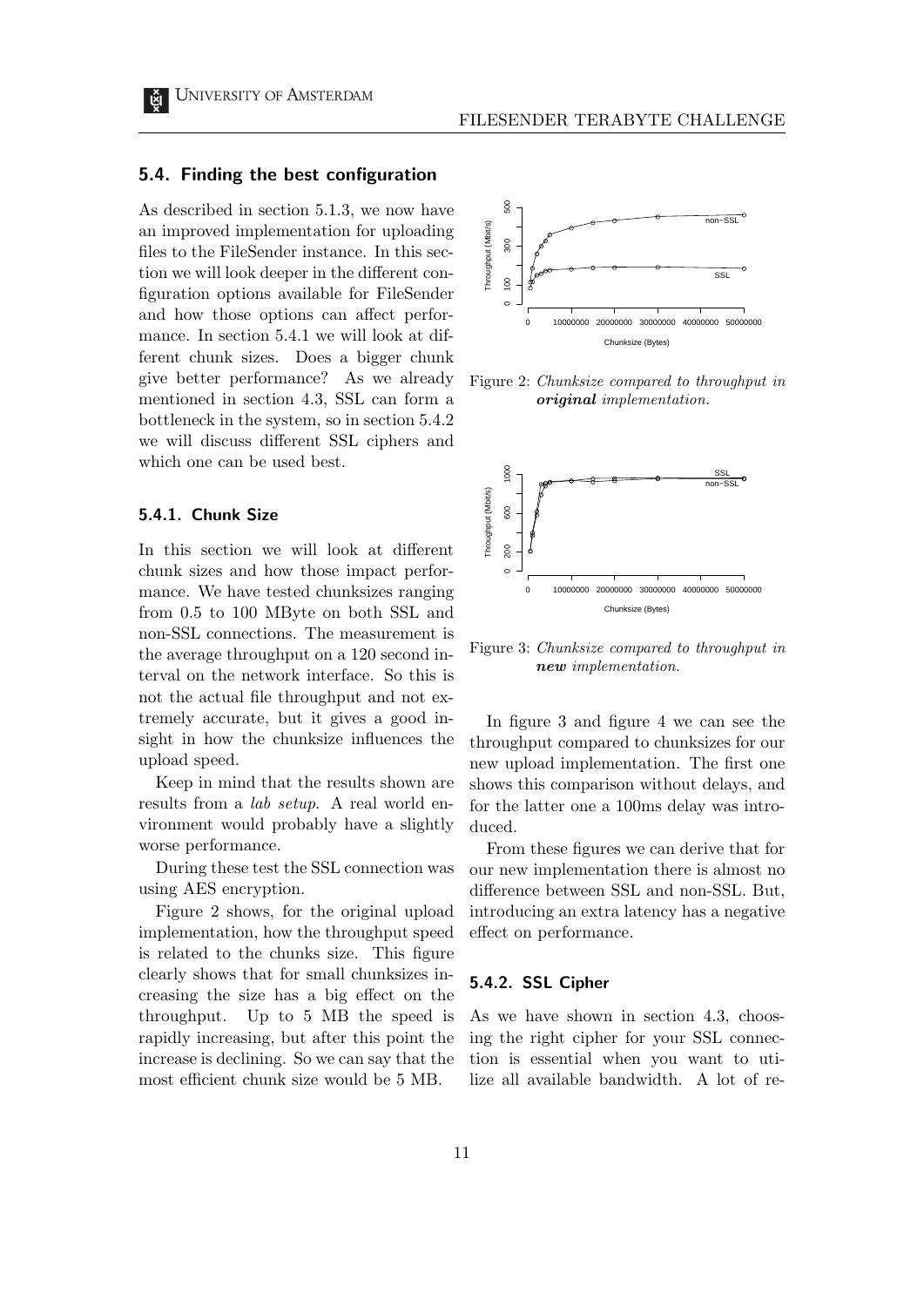

Figure 4: Chunksize compared to throughput in new implementation with 100ms delay.

search has been done about SSL, for example Gupta et al. [18] already showed that Elliptic Curve Cryptography increases performance for SSL. Zhao et al. [31] analyzed the anatomy and performance of SSL Processing. In this section we will compare different SSL ciphers and decide which can be used best and which should definitely not be used.

Figure 5 shows the performance of the SSL ciphers we have tested using the openssl speed command. The test suite included in OpenSSL.

We ran our first test on OpenSSL compiled without AES-NI support. This are the gray bars in the figure. The clear winner is RC4. Fluhrer et al. [16] present several weaknesses in the key scheduling algorithm of RC4 and show that RC4 is completely insecure in a common mode of operation. The good thing is that those attacks do not apply to RC4 based SSL. The first reason is that the encryption keys are generated by SSL by hashing. This ensures that different sessions have unrelated keys. The second reason is that SSL begins the encryption of a packet using the RC4 state from the end of a previous packet and thus does not re-key after each packet.





Figure 5: Comparing different SSL ciphers. The black bars are with AES-NI enabled.

The second and third place is for Camellia in 128 bit and 256 bit key mode. Seeing this, one would understand why Google Chrome chooses Camellia as cipher when connection to our server. It is just faster than AES.

But when tests performed with OpenSSL compiled with AES-NI support we see a huge performance improvement, as represented by the black bars in the graph. This observation makes AES preferable over Camellia if and only if the client computer supports AES-NI.

Ideally Google Chrome should make this decision based on the clients hardware, but apparently it does not. As a server admin it is not easy to determine which is best for your clients, but since AES-NI was introduced in 2010, more and more processors are equipped with it, and this makes it a good choice to have AES as the main encryption algorithm.

To conclude this part, system administrators should take care of configuring their servers properly. RC4 is shown to be fast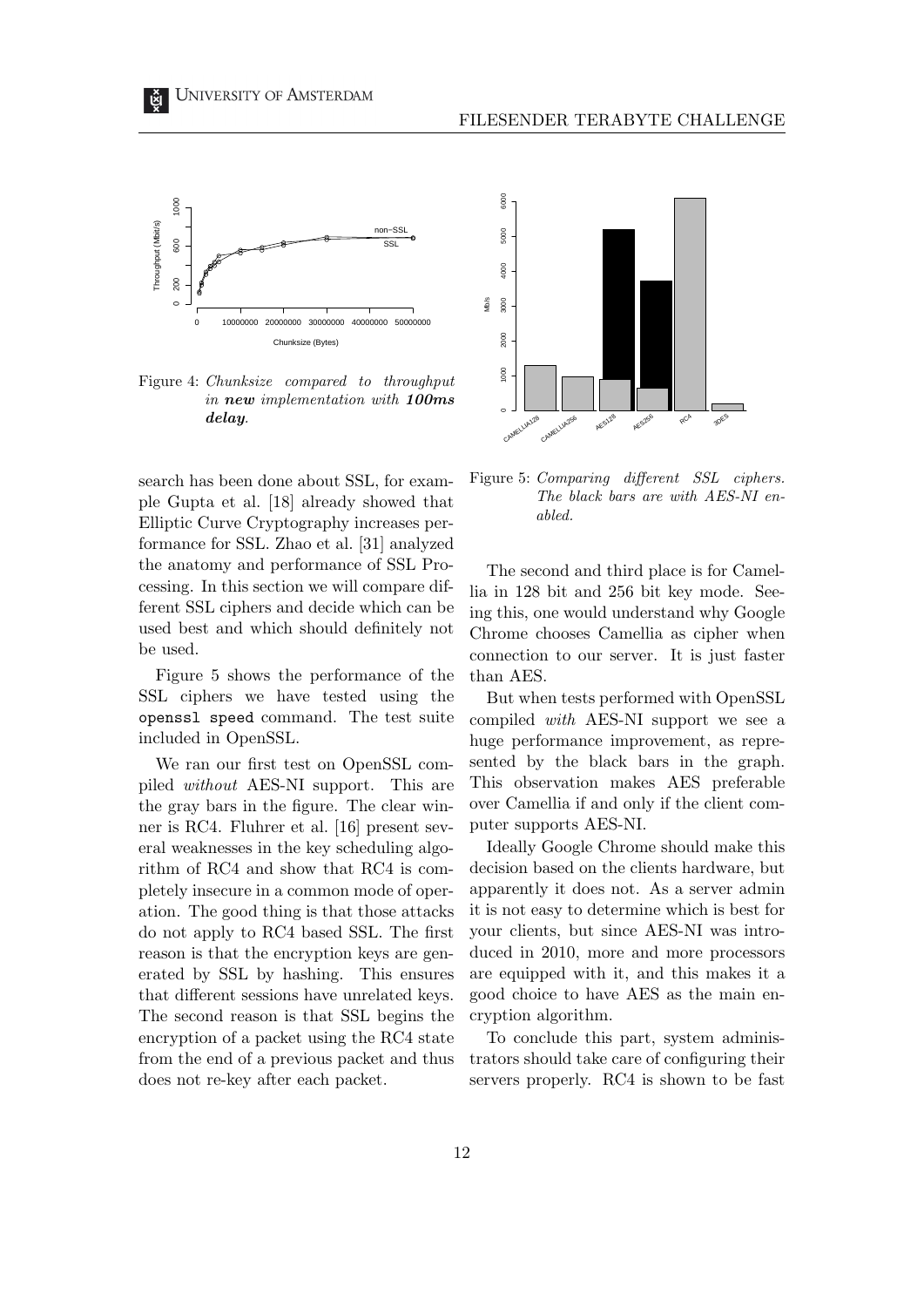and still considered secure. It gives the client the best performance since it is hard to determine if a client has AES-NI support.

# 6. Terabyte Challenge

Since this was the terabyte challenge, and our goal was to transfer one terabyte of data within 5 hours on a low latency path, we tested our implementation and improvements with an one terabyte file.

For testing with a 1TB file we used a regular harddisk connected via eSATA to one of our laptops. This was needed because the internal harddisk was limited to 250GB and therefore cannot contain a 1TB file. We noticed that using a regular harddisk instead of the SSD has a negative effect on performance, but still we are able to reach pretty good throughput. Although the external eSATA harddisk can handle speeds of over 1Gb/s there is still a decrease in performance. We reckon this has to do with the seek time of the regular disk. Because it has to seek for the beginning of each chunk whenever a worker requests a part of the file the real throughput is slower than 1Gb/s. By increasing the chunks size we can increase the throughput, but we can not get it to 1Gb/s. Sadly we did not have a SSD large enough to hold a 1TB file, but as we have shown in section 5.1 higher speeds would be possible with a SSD.

We first did the terabyte challenge within our experimental environment with a network delay of less than 1 ms. The average speed for this transfer was 702Mb/s and it completed in a stunning 3 hours and 19 minutes. This is way less than the goal of 5 hours. We did also a 10GB file upload from the SSD which holds an average speed of 928Mb/s. If we translate this to a 1TB file we can have an upload time of approximately 2.5 hours.

## 7. Conclusion

We can conclude that there are indeed bottlenecks in the current FileSender system. The main problem for the low throughput lies in the implementation of the file upload. Waiting on a reply from the server between each chunk introduces gaps and these gaps have a big impact on performance.

We have shown that with a good file upload implementation and carefully choosing the right encryption cipher for SSL it is possible to utilize all the available TCP bandwidth of a 1Gbit low latency connection.

As a last thing in this report we have beaten the FileSender terabyte challenge by uploading 1TB of (random) data in under 5 hours.

#### 7.1. Future Work

File Download For this research we did not look into the file download, which is the second step when transferring a file from one user to another. Currently this is handled by a single PHP script that just copies the complete file to the users browser. We expect that by parallelizing this, some performance improvement can be gained here as well.

Harddisk Bottleneck One possible cause that our current bottleneck has, might be caused by the harddisk seek time. If this is the case, we think that a read ahead buffer is able to read more sequentially from the harddisk and might counter this problem.

TCP optimization Also the TCP problems as discussed in section 4.4 and how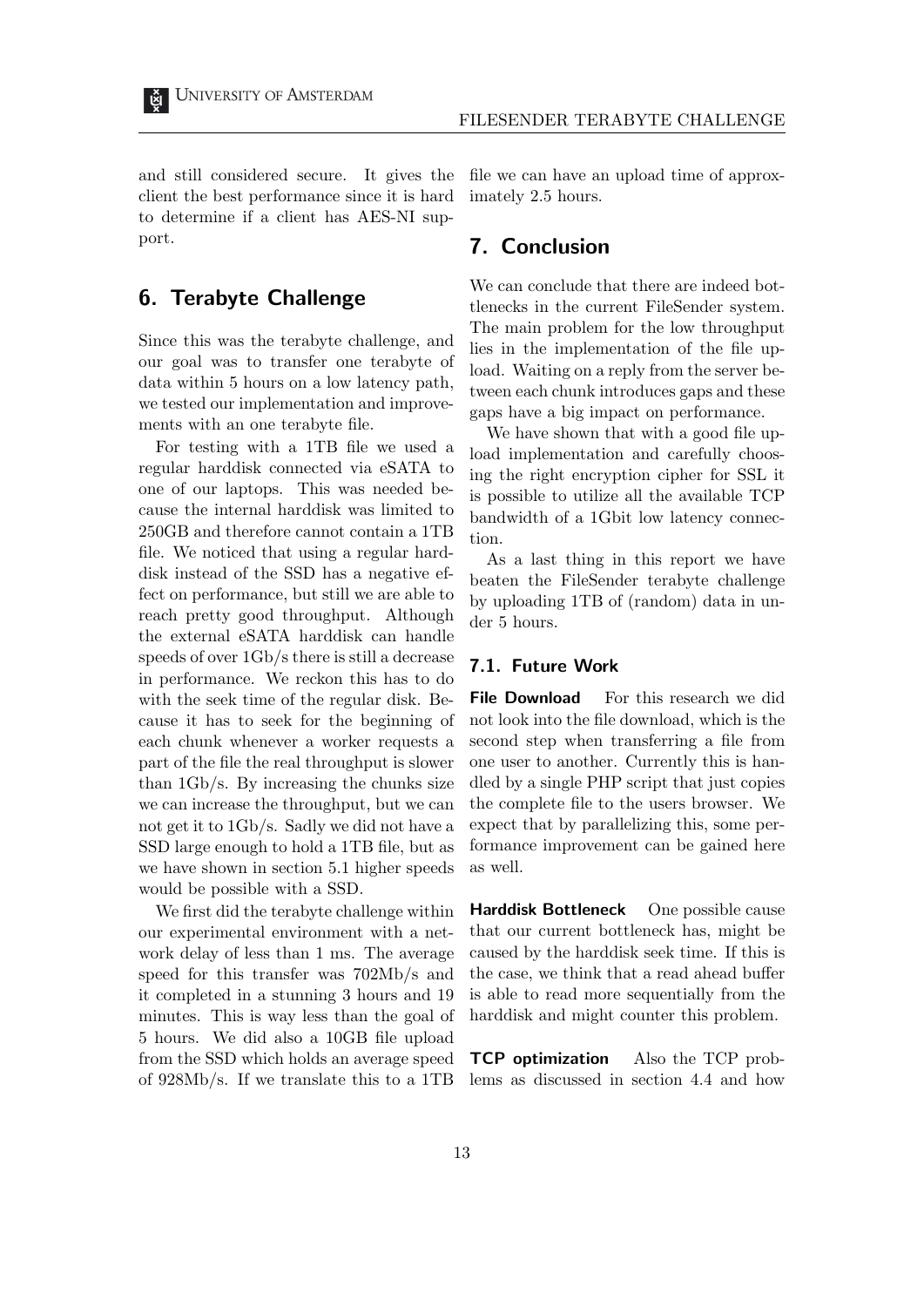TCP optimization affect the throughput speeds will be considered as future work.

**Security** A final thing to see as future work is the security of our implementation. The current implementation allows for an easy Denial-of-service attack because it does not extensively validate the data it receives from the client. Since the client can easily change the start byte or the chunk size it would be possible to fill up the queue rapidly and thus make the server unusable.

## Acknowledgements

We would like to express our gratitude to all those who gave us the possibility to complete this project and report.

Thanks go out to SURFnet, UNINETT and AARNet for offering this great and challenging subject and providing us with all required hardware.

We are grateful to Jan Meijer from UNINETT in Norway for guiding us through this project, thinking with us and challenging us with interesting and thought-provoking questions.

Finally, we also want to thank Xander Jansen of SURFnet and Guido Aben of AARNet who supported us at the SURFnet office during the course of this project.

## References

- [1] ab apache http server benchmarking tool. http://httpd.apache.org/ docs/2.2/programs/ab.html.
- [2] Apache http server. http://httpd. apache.org/.
- [3] Elemeary os. http://elementaryos. org/.
- [4] Filesender project. http://www. filesender.org/.
- [5] Fourthxtended filesystem. https:// ext4.wiki.kernel.org.
- [6] Gnu wget 1.13.4 built on linux-gnu. http://www.gnu.org/software/ wget/.
- [7] Google chrome version 24.0.1312.52. http://chrome.google.nl/.
- [8] Mozilla firefox web browser. http:// www.mozilla.org/en-US/firefox/.
- [9] Nginx, an open source web server and reverse proxy. http://wiki.nginx. org/Main.
- [10] Sne master research projects 2012- 2013. http://staff.science.uva. nl/~delaat/rp/2012-2013.
- [11] Wireshark: Network protocol analyzer. http://www.wireshark.org/.
- [12] W. Allcock. GridFTP: Protocol Extensions to FTP for the Grid. 2003.
- [13] E. Altman, D. Barman, B. Tuffin, and M. Vojnovic. Parallel TCP Sockets: Simple Model, Throughput and Validation. In IEEE INFOCOM, pages 1–12, 2006.
- [14] K. Aoki, T. Ichikawa, M. Kanda, M. Matsui, S. Moriai, J. Nakajima, and T. Tokita. Camellia: A 128 bit block cipher suitable for multiple platforms — design andanalysis. In D. Stinson and S. Tavares, editors, Selected Areas in Cryptography, volume 2012 of Lecture Notes in Computer Science, pages 39–56. Springer Berlin Heidelberg, 2001.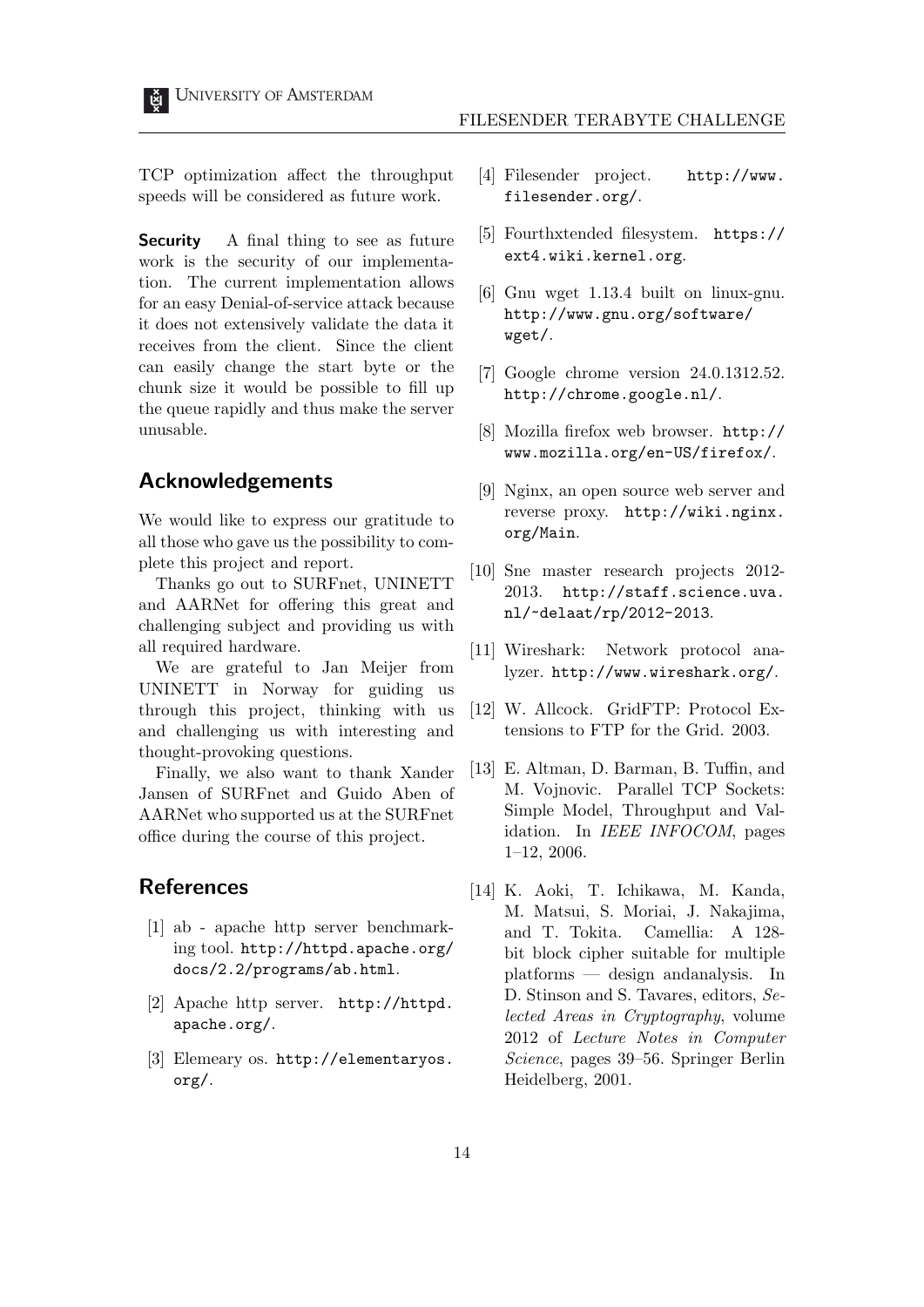- [15] J. Daemen and V. Rijmen. AES Proposal: Rijndael. 1998.
- [16] S. Fluhrer, I. Mantin, and A. Shamir. Weaknesses in the key scheduling algorithm of rc4. In S. Vaudenay and A. Youssef, editors, Selected Areas in Cryptography, volume 2259 of Lecture Notes in Computer Science, pages 1– 24. Springer Berlin Heidelberg, 2001.
- [17] S. Gueron. Intel's New AES Instructions for Enhanced Performance and Security. 2009.
- [18] V. Gupta, S. Gupta, S. Chang, and D. Stebila. Performance analysis of elliptic curve cryptography for ssl. In Proceedings of the 1st ACM workshop on Wireless security, WiSE '02, pages 87–94, New York, NY, USA, 2002. ACM.
- [19] T. J. Hacker, B. D. Athey, and B. Noble. The End-to-End Performance Effects of Parallel TCP Sockets on a Lossy Wide-Area Network. In International Parallel and Distributed Processing Symposium/International Parallel Processing Symposium, 2002.
- [20] T. J. Hacker, B. D. Noble, and B. D. Athey. The effects of systemic packet loss on aggregate TCP flows. In Supercomputing Conference, pages 1–15, 2002.
- [21] T. J. Hacker, B. D. Noble, and B. D. Athey. Improving Throughput and Maintaining Fairness using Parallel TCP. In *IEEE INFOCOM*, volume 4, 2004.
- [22] S. Hemminger. Network emulation with netem. In LCA 2005, Australia's 6th national Linux conference

(linux.conf.au), Sydney NSW, Australia, Apr. 2005.

- [23] V. Jacobson, R. Braden, and D. Borman. TCP Extensions for High Performance. RFC 1323 (Proposed Standard), May 1992.
- [24] D. Katabi, M. Handley, and C. Rohrs. Congestion control for high bandwidth-delay product networks. SIGCOMM Comput. Commun. Rev., 32(4):89–102, Aug. 2002.
- [25] R. Klomp and E. Schaap. Filesender implementation. https://github. com/OS3/filesender-challenge/ commit/7189be8a.
- [26] R. Klomp and E. Schaap. Library: Bambus uploader. https://github. com/leaf26/bambus.
- [27] T. V. Lakshman and U. Madhow. The performance of TCP/IP for networks with high bandwidth-delay products and random loss. IEEE/ACM Transactions on Networking, 5:336–350, 1997.
- [28] S. Lim, G. Fox, A. Kaplan, S. Pallickara, and M. Pierce. Gridftp and parallel tcp support in naradabrokering. In M. Hobbs, A. Goscinski, and W. Zhou, editors, Distributed and Parallel Computing, volume 3719 of Lecture Notes in Computer Science, pages 93–102. Springer Berlin Heidelberg, 2005.
- [29] D. Lu, Y. Qiao, P. A. Dinda, and F. E. Bustamante. Modeling and Taming Parallel TCP on the Wide Area Network. In International Parallel and Distributed Processing Symposium/International Parallel Processing Symposium, 2005.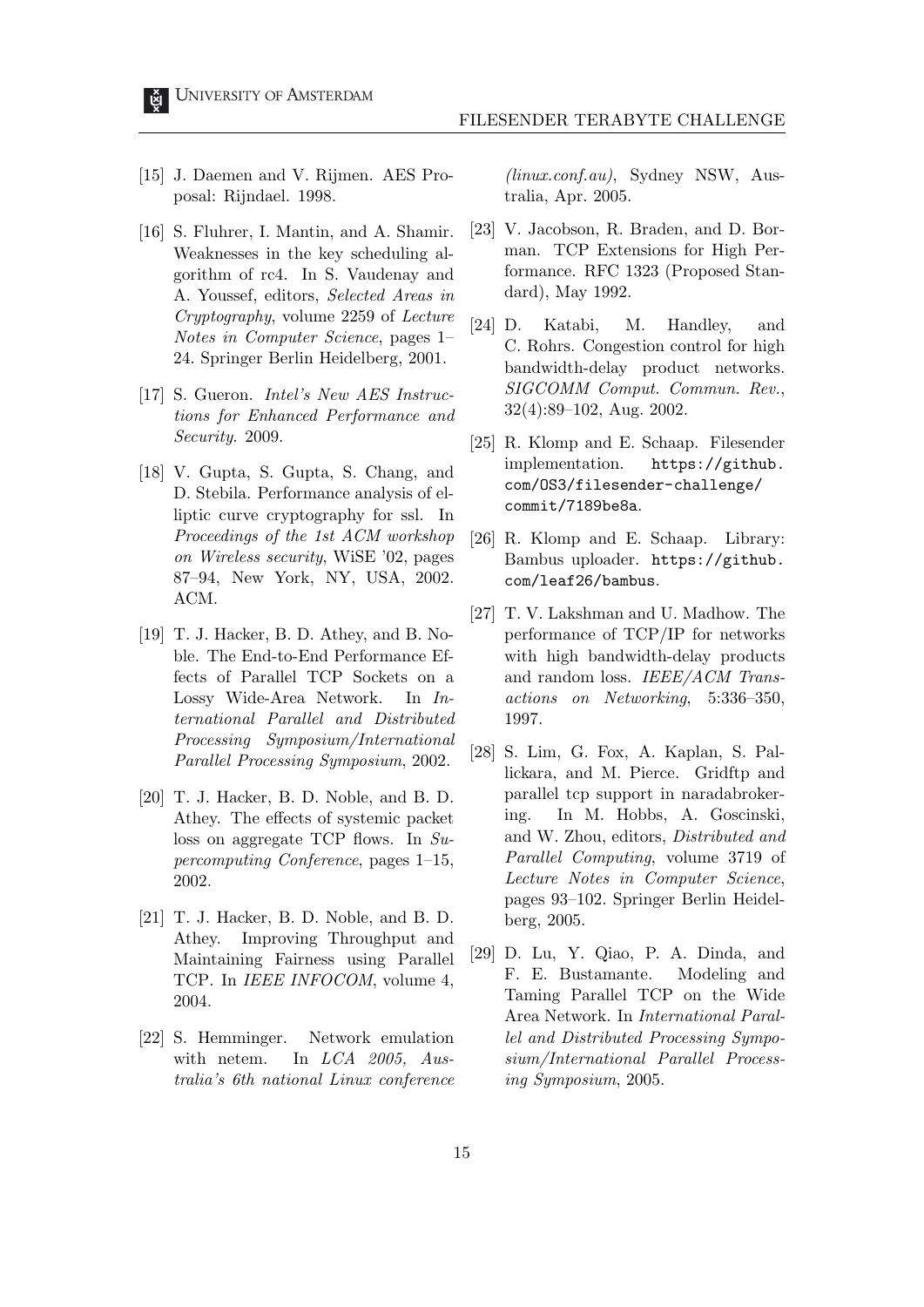- [30] NLANR/DAS. Iperf, a modern alternative for measuring maximum tcp and udp bandwidth performance. http://iperf.sourceforge.net/.
- [31] L. Zhao, R. Iyer, S. Makineni, and L. Bhuyan. Anatomy and performance of ssl processing. Performance Analysis of Systems and Software, IEEE International Symmposium on, 0:197– 206, 2005.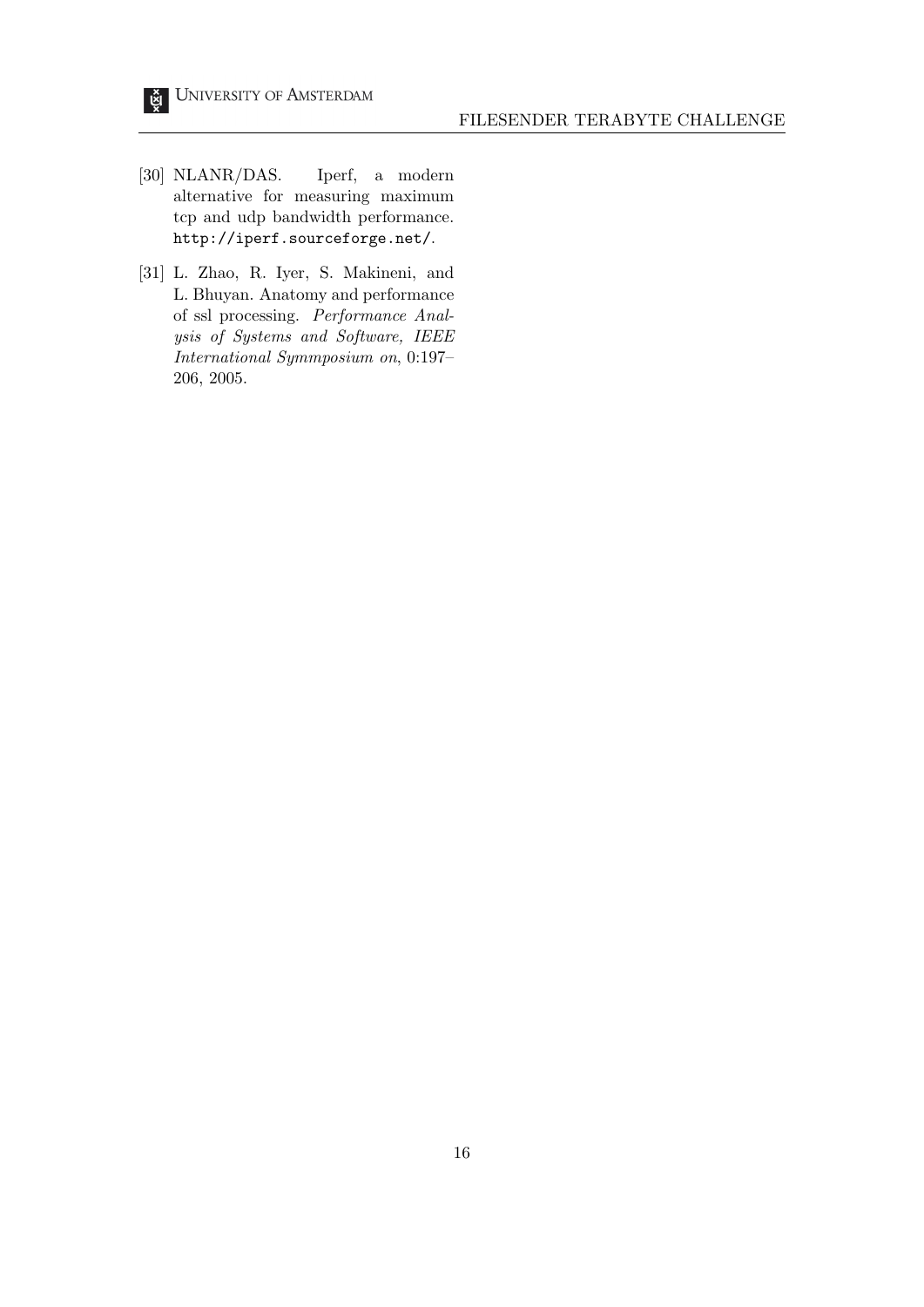### FILESENDER TERABYTE CHALLENGE

# A. Benchmark Results

## A.1. Hard Disk Benchmark

| Device          | Operation | $\operatorname{Test}$ | Test 2  | Test 3 | Test 4 | Test 5 | Average | $\operatorname{SD}$ |
|-----------------|-----------|-----------------------|---------|--------|--------|--------|---------|---------------------|
| Server          | Read      | 405                   | 396     | 373    | 403    | 411    | 397.60  | 14.76               |
|                 | Write     | 503                   | 506     | 550    | 525    | 490    | 514.80  | 23.32               |
| Laptop with HDD | Read      | $101\,$               | $103\,$ | 104    | 105    | 103    | 103.20  | 1.48                |
| Laptop with SSD | Read      | 464                   | 468     | 475    | 474    | 458    | 467.80  | 7.09                |

Table 2: Disk read and write speeds are presented in MB/s. The dd command is used for these test. Read: dd if=randomdata.bin of=/dev/null and write: dd count=1M bs=60k  $if=\/dev$ /zero of $=\/tmp/test.img.$  The randomdata.bin file is a 10GB file of random data.

## A.2. Network Throughput Benchmark

| From   | To     | Test 1 |     | Test 2   Test 3 | Test 4 | $\vert$ Test 5 | Average |      |
|--------|--------|--------|-----|-----------------|--------|----------------|---------|------|
| Server | Client | 944    | 941 | 942             | 941    | 940            | 941.60  | 1.52 |
| Client | Server | 938    | 934 | 935             | 934    | 936            | 935.40  | 1.67 |

Table 3: Network throughput in MBit/s. The recieving machine is setup with iperf -s and the sending machine is setup with iperf -c 192.168.0.10 -i 10 -t 50

## A.3. SSL Benchmark

| Cipher             | Test 1   | Test 2   | Test 3   | Test 4   | Test 5   | Average  | <b>SD</b> |
|--------------------|----------|----------|----------|----------|----------|----------|-----------|
| CAMELLIA128        | 1.293    | 1.289    | 1.286    | 1.290    | 1.292    | 1.289,98 | 3,01      |
| CAMELLIA256        | 975      | 972      | 975      | 975      | 974      | 974,36   | 1.27      |
| <b>AES128</b>      | 882      | 882      | 884      | 883      | 883      | 883,06   | 0,89      |
| AES128 with AES-NI | 5.202    | 5.207    | 5.198    | 5.209    | 5.201    | 5.203,51 | 4,24      |
| <b>AES256</b>      | 628      | 630      | 629      | 626      | 628      | 628,26   | 1,39      |
| AES256 with AES-NI | 3.727,20 | 3.728,00 | 3.719,58 | 3.727,04 | 3.724,31 | 3.725,23 | 3,45      |
| RC4                | 6.117    | 6.111    | 6.111    | 6.104    | 6.113    | 6.111,02 | 4,63      |
| 3DES               | 194      | 195      | 194      | 194      | 194      | 194,35   | 0,18      |

Table 4: SSL benchmark in Mbit/s. Command used: openssl speed -evp <cipher>. Results from 1024 block size are compared.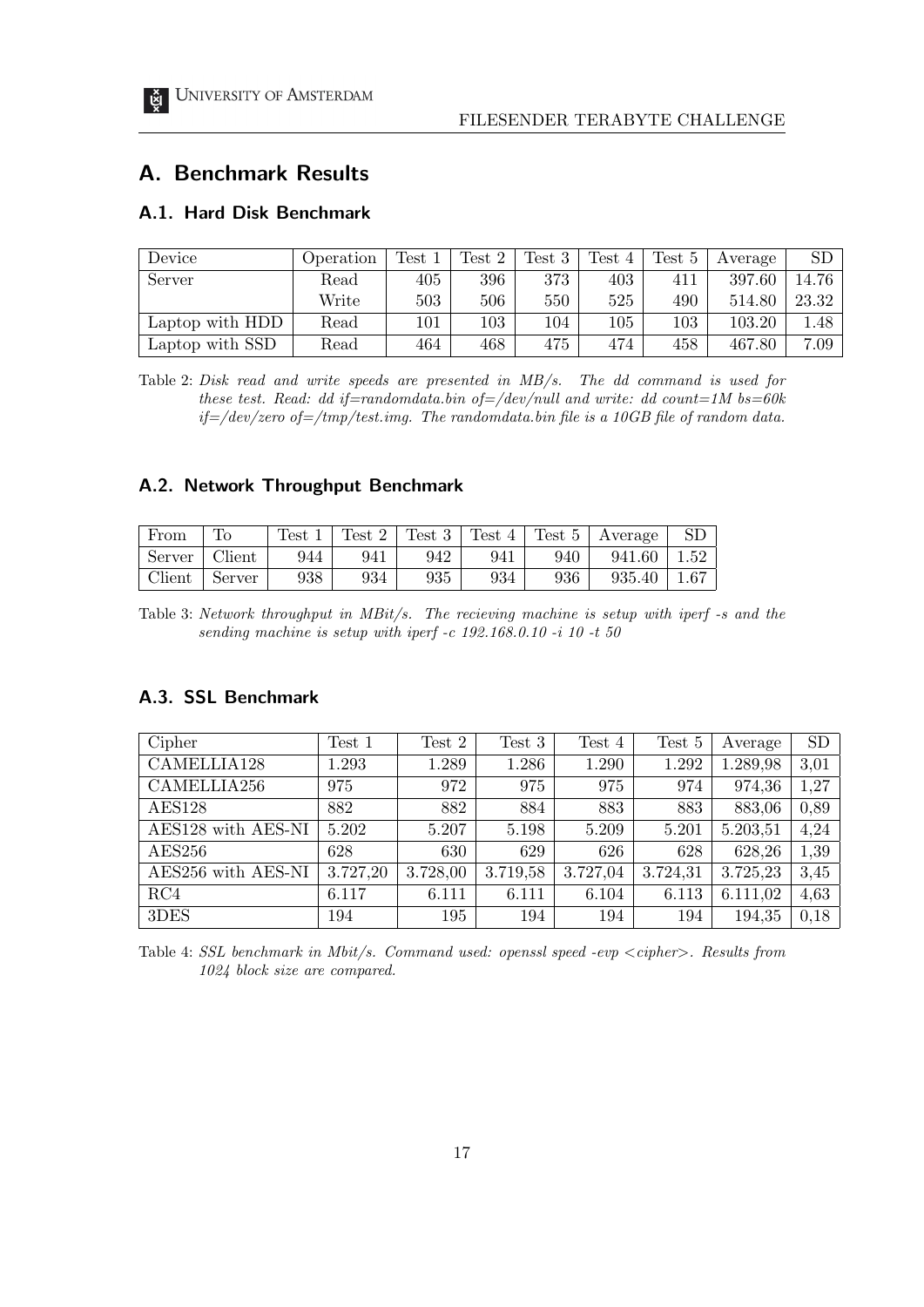### FILESENDER TERABYTE CHALLENGE

# B. Chunk Sizes

# B.1. Default Installion

| Size (in Bytes) | With $SSL (Mb/s)$ | Without $SSL(Mb/s)$ |
|-----------------|-------------------|---------------------|
| 500.000         | 86                | 117                 |
| 1.000.000       | 118               | 188                 |
| 2.000.000       | 152               | 262                 |
| 3.000.000       | 160               | 301                 |
| 4.000.000       | 174               | 328                 |
| 5.000.000       | 178               | 360                 |
| 10.000.000      | 183               | 395                 |
| 15.000.000      | 190               | 422                 |
| 20.000.000      | 192               | 433                 |
| 30.000.000      | 193               | 453                 |
| 50.000.000      | 186               | 462                 |

Table 5: Chunksize compared to throughput on default installation of FileSender

## B.2. Improved Implementation

| Size (in Bytes) | With SSL $(Mb/s)$ | Without SSL (Mb/s) |
|-----------------|-------------------|--------------------|
| 500.000         | 212               | 211                |
| 1.000.000       | 399               | 372                |
| 2.000.000       | 621               | 584                |
| 3.000.000       | 901               | 793                |
| 4.000.000       | 913               | 882                |
| 5.000.000       | 919               | 923                |
| 10.000.000      | 935               | 938                |
| 15.000.000      | 958               | 924                |
| 20.000.000      | 961               | 937                |
| 30.000.000      | 966               | 957                |
| 50.000.000      | 963               | 956                |

Table 6: Chunksize compared to throughput on improved implementation of FileSender using 6 workers on a low latency path  $\left(<1ms\right)$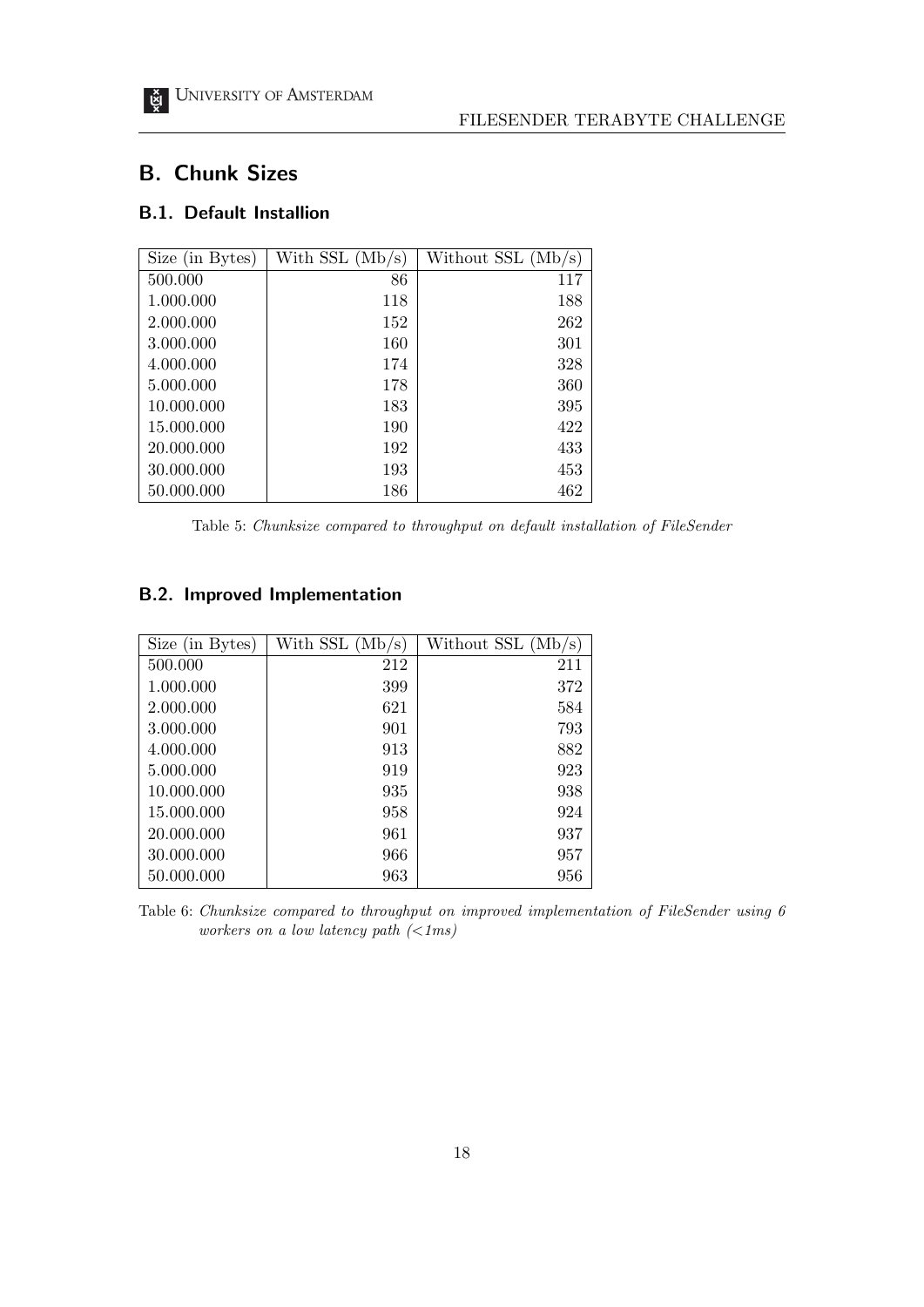| Size (in Bytes) | With SSL $(Mb/s)$ | Without $SSL(Mb/s)$ |
|-----------------|-------------------|---------------------|
| 500.000         | 118               | 134                 |
| 1.000.000       | 202               | 226                 |
| 2.000.000       | 311               | 338                 |
| 3.000.000       | 371               | 397                 |
| 4.000.000       | 402               | 438                 |
| 5.000.000       | 441               | 503                 |
| 10.000.000      | 564               | 532                 |
| 15,000,000      | 562               | 592                 |
| 20.000.000      | 612               | 639                 |
| 30.000.000      | 696               | 671                 |
| 50.000.000      | 683               | 691                 |

Table 7: Chunksize compared to throughput on improved implementation of FileSender using 6 workers on a higher latency path (100ms RTT)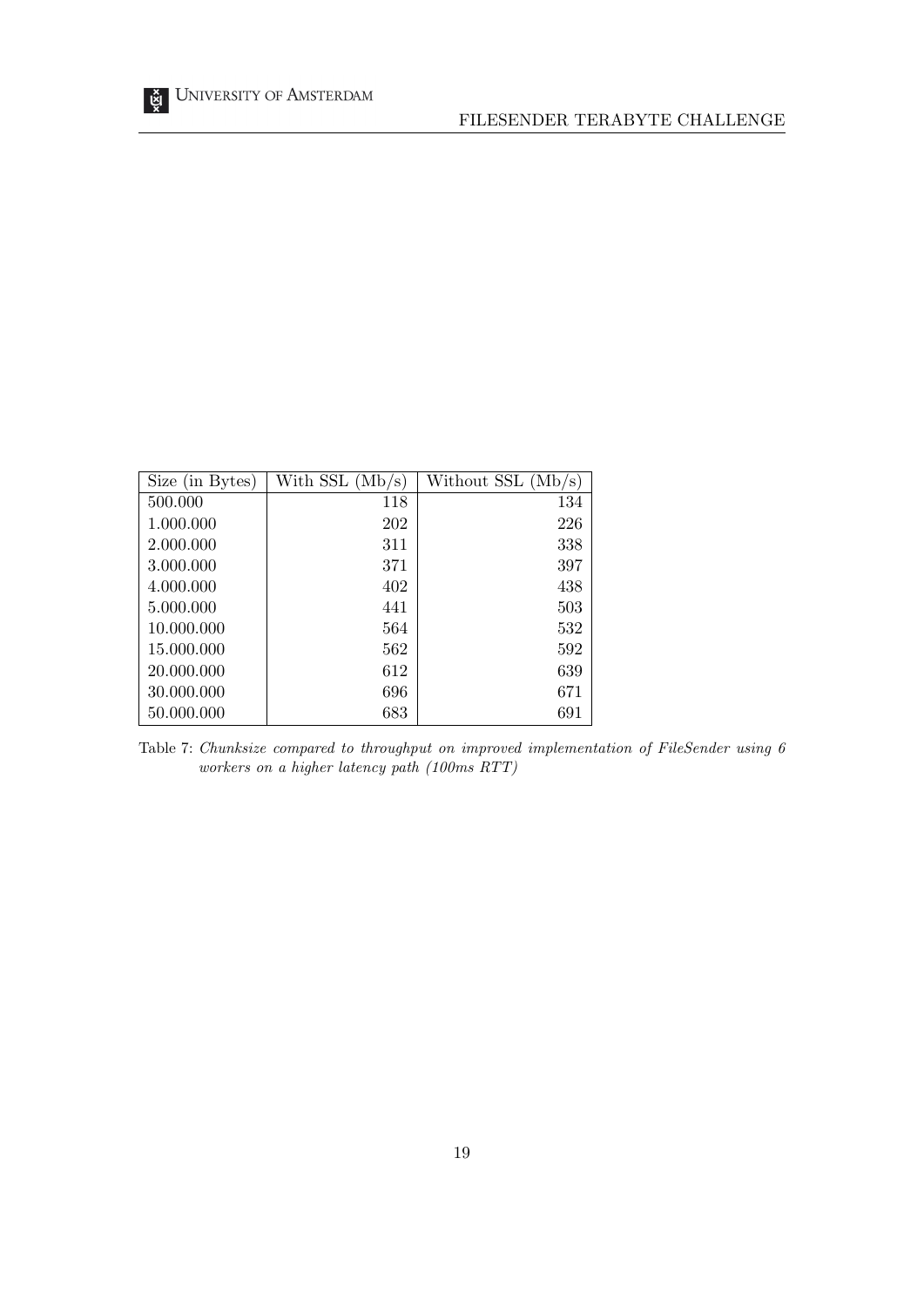# C. Materials

# C.1. Hardware

# C.1.1. Server

Brand Dell Model PowerEdge R420 CPU INTEL XEON E5-2430L (2x) Memory 8GB RDIMM, 1333 MHZ (4x) Disk 500GB, NEAR-LINE SAS 6GBPS, 2.5-IN, 7.2K (6x) Interface Integrated  $10/100/1000$  Mbps NIC  $(2x)$ OS Ubuntu Server 12.10

### C.1.2. Client 1

Brand Dell Model Latitude E6220 CPU INTEL CORE I7-2640M Memory 8GB (2X4GB) 1333MHZ DDR3 Disk 256GB MOBILITY SOLID STATE Display 12.5 inch ULTRASHARP HD Interface Integrated 10/100/1000 Mbps NIC OS ElementryOS

### C.1.3. Client 2

Model Latitude E6220 CPU INTEL CORE I7-2620M Memory 8GB (2X4GB) 1333MHZ DDR3 Disk 250GB SERIAL ATA (7,200 RPM) Display 12.5 inch ULTRASHARP HD Interface Integrated 10/100/1000 Mbps NIC OS ElementryOS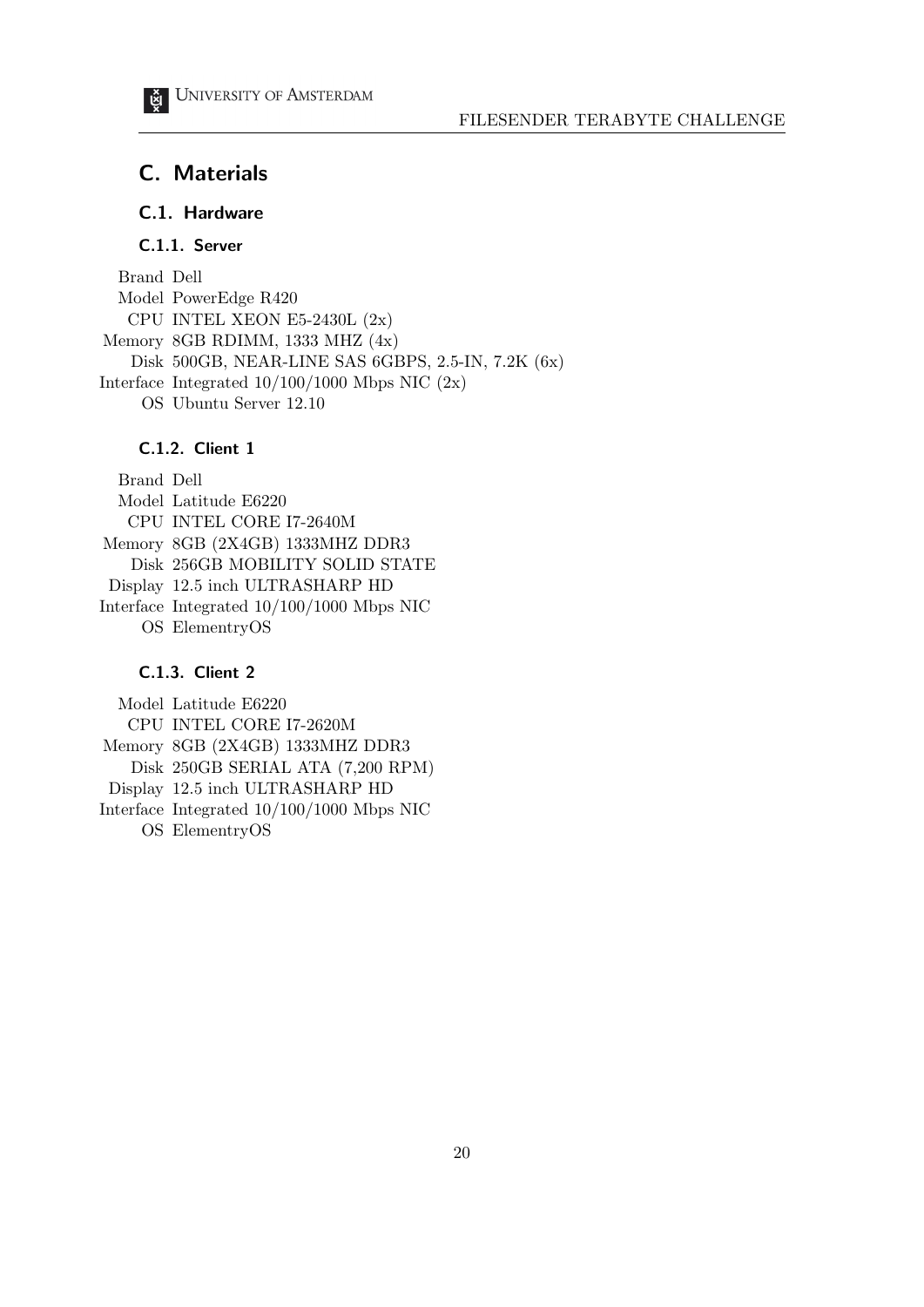## D. Simplified Algorithms

This section of the appendix contains a simplified pseudo code of our solution. The full source code can be found online in the repository of the project??.

## D.1. Client Side

```
Algorithm 1: Client Side: Main
  input: numberOfWorkers, chunkSize, sourceFile
1 currentStartByte \leftarrow 0;
 2 activeWorkers \leftarrow 0;
3 for 1 to numberOfWorkers do
     // This will only create the worker.
     // Worker is started later
 4 createWorker();
 5 activeWorkers \leftarrow activeWorkers +1;
 6 end
 7 while true do
     // When a worker notifies that it is ready, do some actions for
        that particaular worker.
8 if worker ready then
 9 \vert activeWorkers \leftarrow activeWorkers - 1;
10 if currentStartByte \lt filesize(sourceFile) then
11 if currentStartByte + chunkSize > filesize(sourceFile) then
12 \vert \vert endByte \leftarrow filesize(sourceFile);
13 | | else
14 | | endByte ← currentStartByte + chunkSize;
15 | | | end
16 | worker.uploadChunk(currentStartByte, endByte, sourceFile);
17 currentStartByte ← currentStartByte + chunkSize;
18 | | activeWorkers \leftarrow activeWorkers + 1;
19 | else
20 if active Workers =0 then
              // All workers are done. Finish file by sending an
                  empty chunk.
21 | | | sendEmptyChunk();
22 return;
23 end
24 end
25 end
26 end
```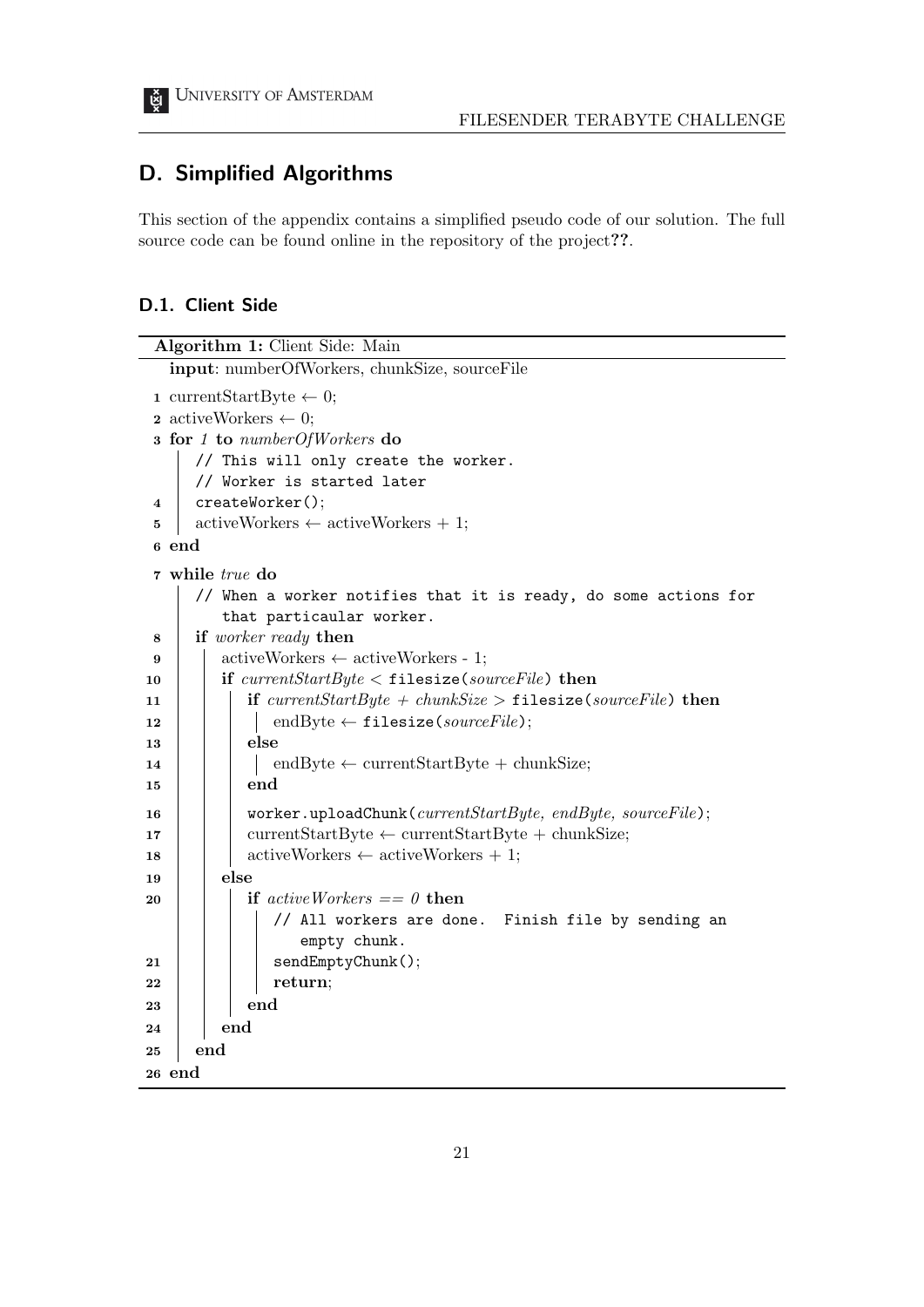# FILESENDER TERABYTE CHALLENGE

| <b>Algorithm 2:</b> Client Side: Worker                                                                                                                                                   |
|-------------------------------------------------------------------------------------------------------------------------------------------------------------------------------------------|
| <b>input:</b> startByte, endByte, sourceFile                                                                                                                                              |
| 1 blob $\leftarrow$ sourceFile.slice(startByte, endByte);<br>// Set header and upload blob<br>2 setHeader( $'X\text{-}Start\text{-}Byte\text{'}, startByte$ );<br>3 uploadChunk $(blob);$ |

- while not received reply do
- wait
- end
- process reply;
- notify main;